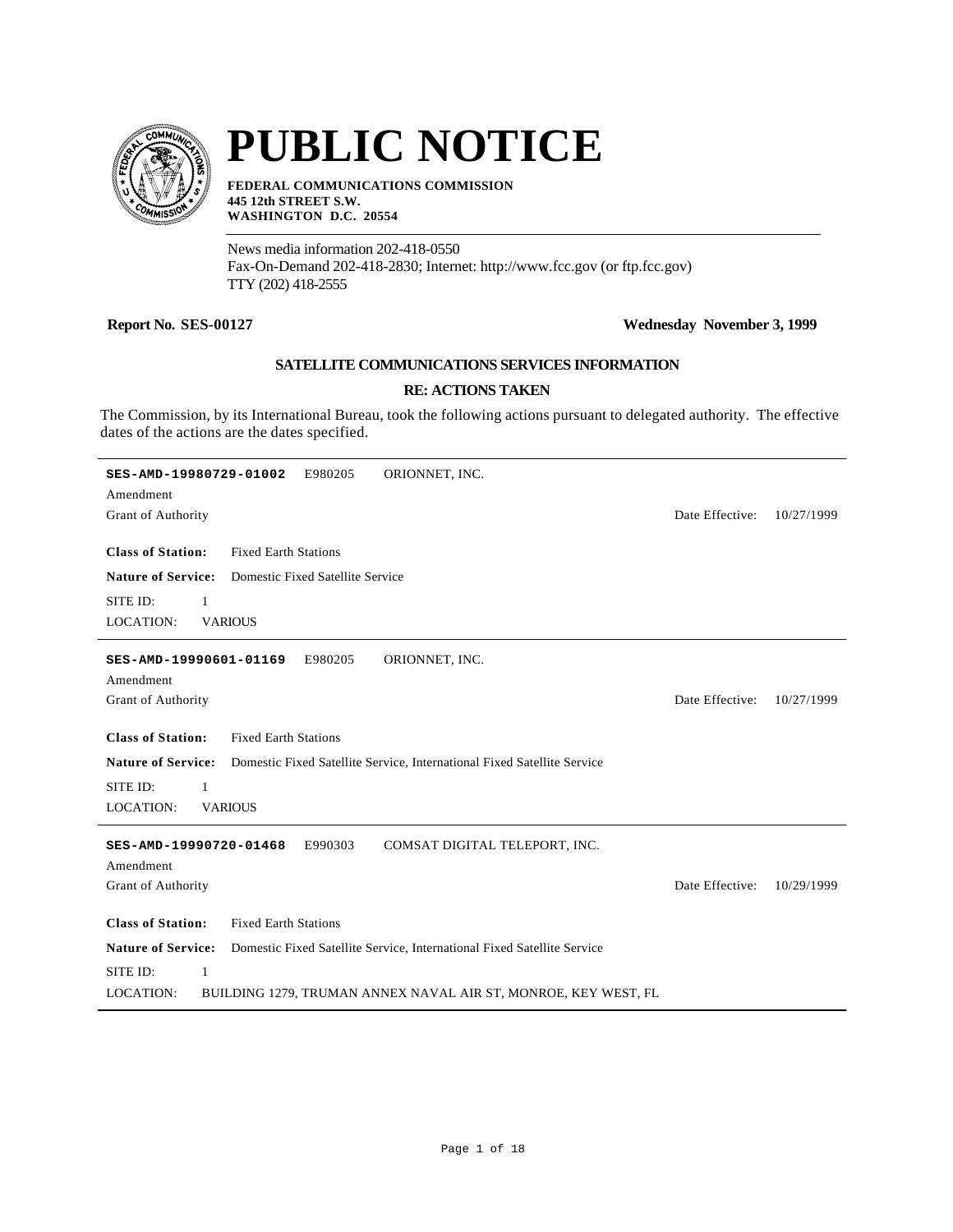| SES-ASG-19991007-01792<br>E980342<br>Application for Consent to Assignment<br>Grant of Authority                                                                                                                                                                                | U S WEST COMMUNICATIONS, INC. | Date Effective:                              | 11/01/1999 |
|---------------------------------------------------------------------------------------------------------------------------------------------------------------------------------------------------------------------------------------------------------------------------------|-------------------------------|----------------------------------------------|------------|
| <b>FROM:</b> U S WEST COMMUNICATIONS, INC.<br>TO:<br>U S WEST BROADBAND SERVICES, INC.                                                                                                                                                                                          |                               | No. of Station(s) listed: 2                  |            |
| E900174<br>SES-LIC-19900301-01814<br>Application for Authority<br>Surrender of Authorization<br><b>Class of Station:</b><br><b>Fixed Earth Stations</b><br><b>Nature of Service:</b> Domestic Fixed Satellite Service<br>SITE ID:<br>1<br>LOCATION:<br><b>HIA 570, GM</b>       | AMOCO CORPORATION             | 03/13/1992 - 03/13/2002<br>Date Effective:   | 10/08/1998 |
| E900159<br>SES-LIC-19900301-01815<br>Application for Authority<br>Surrender of Authorization<br><b>Class of Station:</b><br><b>Fixed Earth Stations</b><br><b>Nature of Service:</b> Domestic Fixed Satellite Service<br>SITE ID:<br>1<br>LOCATION:<br>EB 110, GM               | AMOCO CORPORATION             | $06/14/1991 - 06/14/2001$<br>Date Effective: | 10/08/1998 |
| E900160<br>SES-LIC-19900301-01816<br>Application for Authority<br>Surrender of Authorization<br><b>Class of Station:</b><br><b>Fixed Earth Stations</b><br><b>Nature of Service:</b> Domestic Fixed Satellite Service<br>SITE ID:<br>$\mathbf{1}$<br>LOCATION:<br>EB 159, GM    | AMOCO CORPORATION             | 03/06/1992 - 03/06/2002<br>Date Effective:   | 10/08/1998 |
| E900161<br>SES-LIC-19900301-01817<br>Application for Authority<br>Surrender of Authorization<br><b>Class of Station:</b><br><b>Fixed Earth Stations</b><br><b>Nature of Service:</b> Domestic Fixed Satellite Service<br>SITE ID:<br>$\mathbf{1}$<br>LOCATION:<br>EB 160, GM    | AMOCO CORPORATION             | 03/06/1992 - 03/06/2002<br>Date Effective:   | 10/08/1998 |
| SES-LIC-19900301-01818<br>E900162<br>Application for Authority<br>Surrender of Authorization<br><b>Class of Station:</b><br><b>Fixed Earth Stations</b><br><b>Nature of Service:</b><br>Domestic Fixed Satellite Service<br>SITE ID:<br>$\mathbf{1}$<br>LOCATION:<br>EB 165, GM | AMOCO CORPORATION             | 03/06/1992 - 03/06/2002<br>Date Effective:   | 10/08/1998 |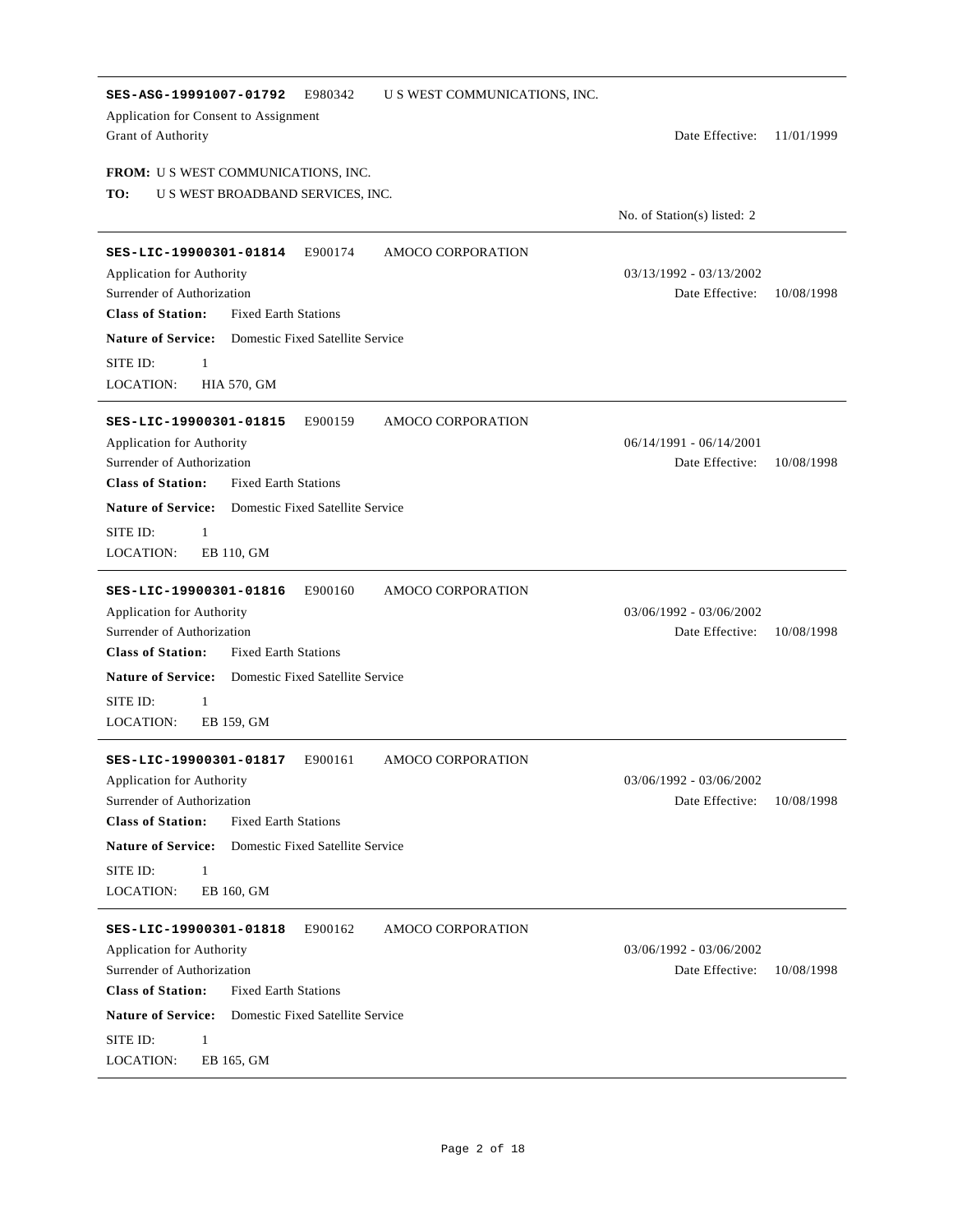| SES-LIC-19900301-01819<br>E900175<br>AMOCO CORPORATION<br>Application for Authority<br>Surrender of Authorization<br><b>Class of Station:</b><br><b>Fixed Earth Stations</b><br><b>Nature of Service:</b> Domestic Fixed Satellite Service<br>SITE ID:<br>$\mathbf{1}$<br><b>LOCATION:</b><br><b>HIA 571, GM</b> | 03/06/1992 - 03/06/2002<br>Date Effective:   | 10/08/1998 |
|------------------------------------------------------------------------------------------------------------------------------------------------------------------------------------------------------------------------------------------------------------------------------------------------------------------|----------------------------------------------|------------|
| SES-LIC-19900301-01820<br>E900176<br>AMOCO CORPORATION<br>Application for Authority<br>Surrender of Authorization<br><b>Class of Station:</b><br><b>Fixed Earth Stations</b><br><b>Nature of Service:</b> Domestic Fixed Satellite Service<br>SITE ID:<br>1<br>LOCATION:<br><b>HIA 573, GM</b>                   | 03/06/1992 - 03/06/2002<br>Date Effective:   | 10/08/1998 |
| E900177<br>SES-LIC-19900301-01821<br>AMOCO CORPORATION<br>Application for Authority<br>Surrender of Authorization<br><b>Class of Station:</b><br><b>Fixed Earth Stations</b><br><b>Nature of Service:</b><br>Domestic Fixed Satellite Service<br>SITE ID:<br>1<br><b>LOCATION:</b><br><b>HIA 582, GM</b>         | $03/06/1992 - 03/06/2002$<br>Date Effective: | 10/08/1998 |
| E900178<br>SES-LIC-19900301-01822<br>AMOCO CORPORATION<br>Application for Authority<br>Surrender of Authorization<br><b>Class of Station:</b><br><b>Fixed Earth Stations</b><br><b>Nature of Service:</b> Domestic Fixed Satellite Service<br>SITE ID:<br>1<br><b>LOCATION:</b><br><b>HIA 595, GM</b>            | 03/06/1992 - 03/06/2002<br>Date Effective:   | 10/08/1998 |
| E900164<br>AMOCO CORPORATION<br>SES-LIC-19900301-01823<br>Application for Authority<br>Surrender of Authorization<br><b>Class of Station:</b><br><b>Fixed Earth Stations</b><br><b>Nature of Service:</b><br>Domestic Fixed Satellite Service<br>SITE ID:<br>$\mathbf{1}$<br>LOCATION:<br><b>HIA 340, GM</b>     | 03/13/1992 - 03/13/2002<br>Date Effective:   | 10/08/1998 |
| E900170<br>AMOCO CORPORATION<br>SES-LIC-19900301-01824<br>Application for Authority<br>Surrender of Authorization<br><b>Class of Station:</b><br><b>Fixed Earth Stations</b><br><b>Nature of Service:</b><br>Domestic Fixed Satellite Service<br>SITE ID:<br>1<br>LOCATION:<br><b>HIA 474, GM</b>                | 03/13/1992 - 03/13/2002<br>Date Effective:   | 10/08/1998 |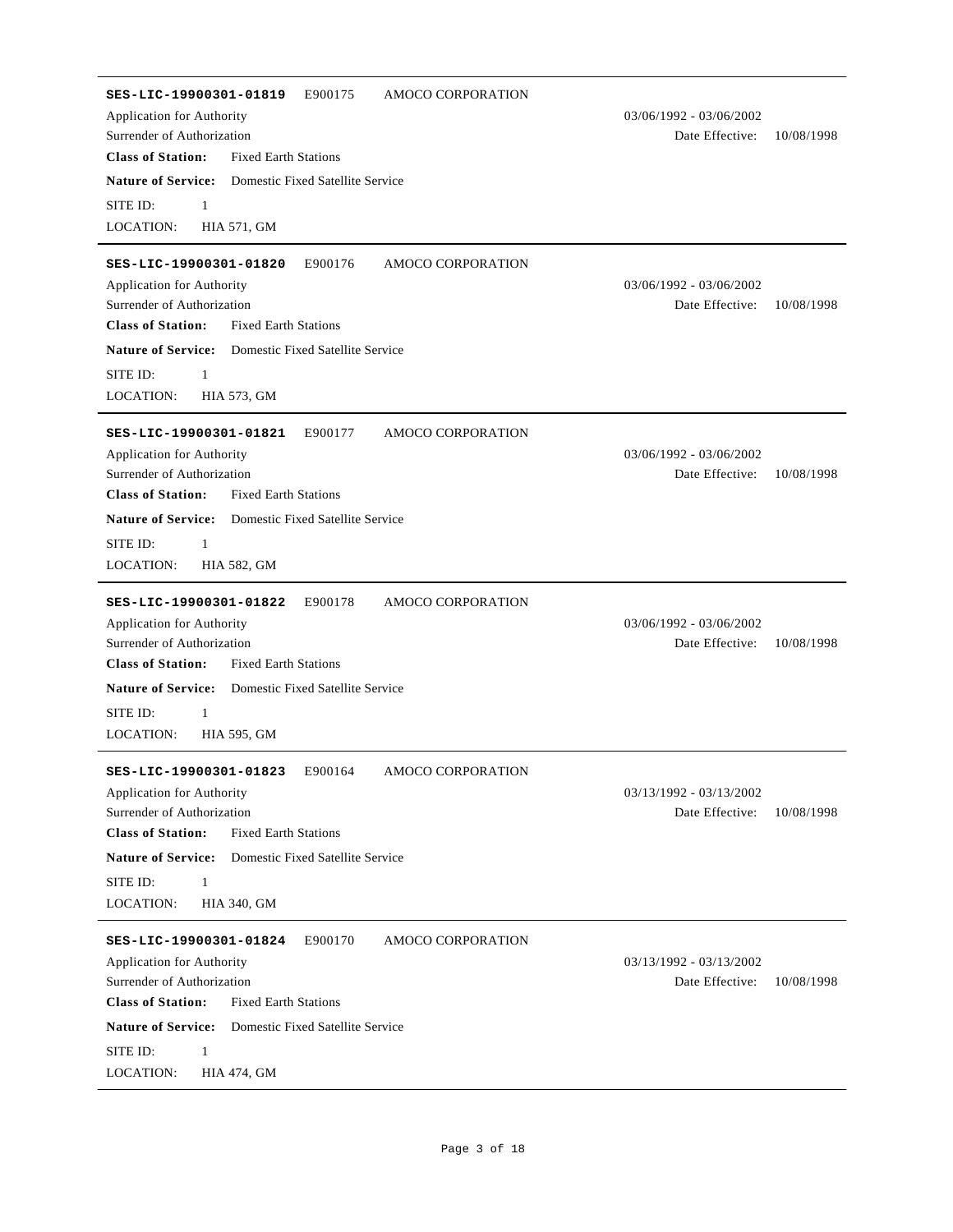| E900171<br>AMOCO CORPORATION<br>SES-LIC-19900301-01825<br><b>Application for Authority</b><br>Surrender of Authorization                                                                                                                   | 03/13/1992 - 03/13/2002<br>Date Effective: | 10/08/1998 |
|--------------------------------------------------------------------------------------------------------------------------------------------------------------------------------------------------------------------------------------------|--------------------------------------------|------------|
| <b>Class of Station:</b><br><b>Fixed Earth Stations</b>                                                                                                                                                                                    |                                            |            |
| <b>Nature of Service:</b> Domestic Fixed Satellite Service                                                                                                                                                                                 |                                            |            |
| SITE ID:<br>$\mathbf{1}$                                                                                                                                                                                                                   |                                            |            |
| LOCATION:<br><b>HIA 536, GM</b>                                                                                                                                                                                                            |                                            |            |
|                                                                                                                                                                                                                                            |                                            |            |
| SES-LIC-19900301-01826<br>E900172<br>AMOCO CORPORATION                                                                                                                                                                                     |                                            |            |
| Application for Authority                                                                                                                                                                                                                  | $03/13/1992 - 03/13/2002$                  |            |
| Surrender of Authorization                                                                                                                                                                                                                 | Date Effective:                            | 10/08/1998 |
| <b>Class of Station:</b><br><b>Fixed Earth Stations</b>                                                                                                                                                                                    |                                            |            |
| <b>Nature of Service:</b><br><b>Domestic Fixed Satellite Service</b>                                                                                                                                                                       |                                            |            |
| SITE ID:<br>$\mathbf{1}$                                                                                                                                                                                                                   |                                            |            |
| LOCATION:<br><b>HIA 561, GM</b>                                                                                                                                                                                                            |                                            |            |
| E900173<br>SES-LIC-19900301-01827<br>AMOCO CORPORATION                                                                                                                                                                                     |                                            |            |
| Application for Authority                                                                                                                                                                                                                  | $03/13/1992 - 03/13/2002$                  |            |
| Surrender of Authorization                                                                                                                                                                                                                 | Date Effective:                            | 10/08/1998 |
| <b>Class of Station:</b><br><b>Fixed Earth Stations</b>                                                                                                                                                                                    |                                            |            |
| <b>Nature of Service:</b><br><b>Domestic Fixed Satellite Service</b>                                                                                                                                                                       |                                            |            |
| SITE ID:<br>1                                                                                                                                                                                                                              |                                            |            |
| LOCATION:<br>HIA 563, GM                                                                                                                                                                                                                   |                                            |            |
| E900163<br>AMOCO CORPORATION<br>SES-LIC-19900301-01829<br>Application for Authority<br>Surrender of Authorization<br><b>Class of Station:</b><br><b>Fixed Earth Stations</b><br><b>Nature of Service:</b> Domestic Fixed Satellite Service | 03/13/1992 - 03/13/2002<br>Date Effective: | 10/08/1998 |
| SITE ID:<br>$\mathbf{1}$                                                                                                                                                                                                                   |                                            |            |
| LOCATION:<br>HIA 334, GM                                                                                                                                                                                                                   |                                            |            |
| E900165<br>AMOCO CORPORATION<br>SES-LIC-19900301-01830<br>Application for Authority<br>Surrender of Authorization                                                                                                                          | 03/13/1992 - 03/13/2002<br>Date Effective: | 10/08/1998 |
| <b>Class of Station:</b><br><b>Fixed Earth Stations</b>                                                                                                                                                                                    |                                            |            |
| <b>Nature of Service:</b><br>Domestic Fixed Satellite Service                                                                                                                                                                              |                                            |            |
|                                                                                                                                                                                                                                            |                                            |            |
| SITE ID:<br>1                                                                                                                                                                                                                              |                                            |            |
| <b>LOCATION:</b><br>HIA 376, GM                                                                                                                                                                                                            |                                            |            |
| SES-LIC-19900301-01831<br>E900166<br>AMOCO CORPORATION                                                                                                                                                                                     |                                            |            |
| Application for Authority                                                                                                                                                                                                                  | $03/13/1992 - 03/13/2002$                  |            |
| Surrender of Authorization                                                                                                                                                                                                                 | Date Effective:                            | 10/08/1998 |
| <b>Class of Station:</b><br><b>Fixed Earth Stations</b>                                                                                                                                                                                    |                                            |            |
| <b>Nature of Service:</b><br>Domestic Fixed Satellite Service                                                                                                                                                                              |                                            |            |
| SITE ID:<br>$\mathbf{1}$<br>LOCATION:<br><b>HIA 443, GM</b>                                                                                                                                                                                |                                            |            |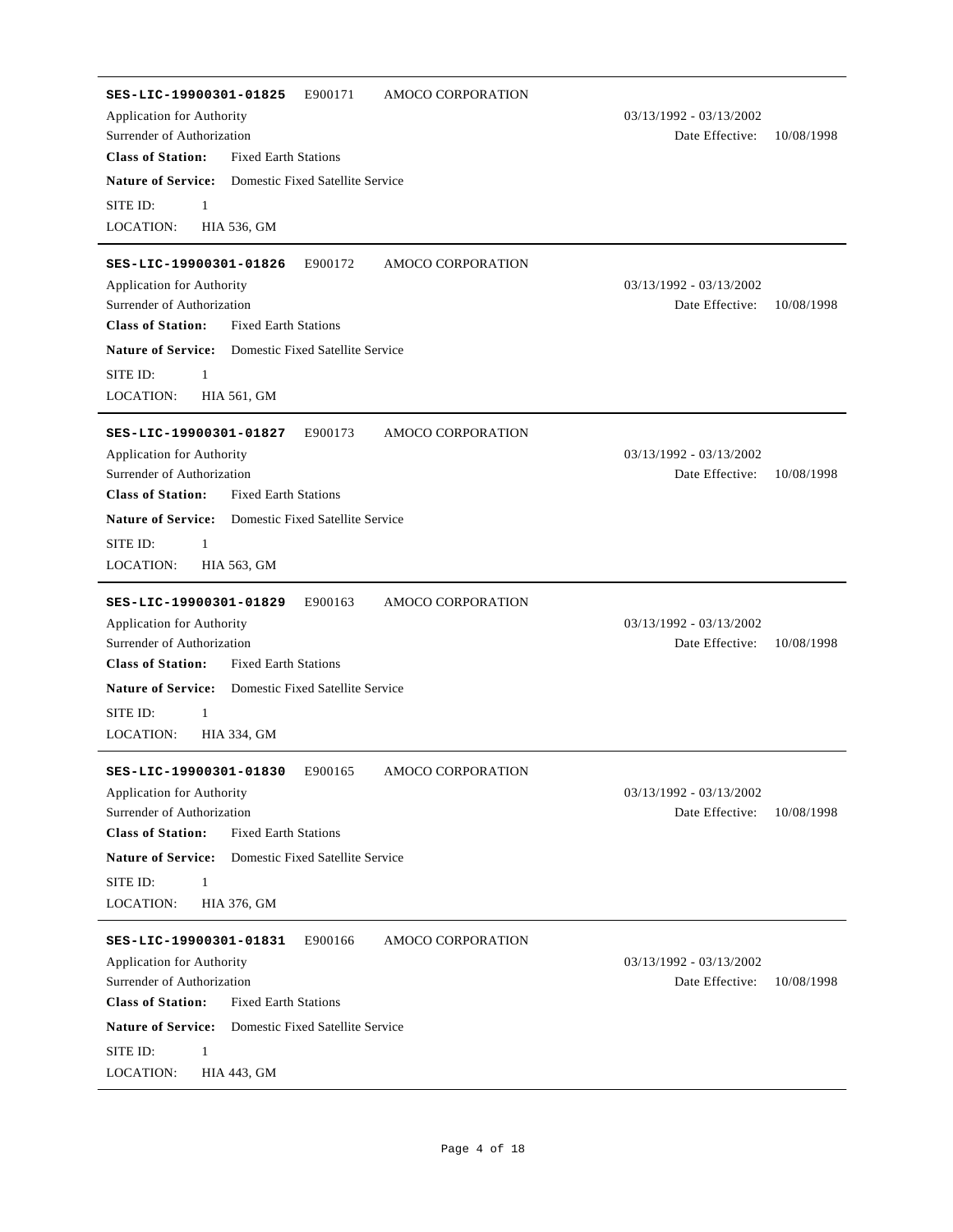| E900167<br>AMOCO CORPORATION<br>SES-LIC-19900301-01832<br>Application for Authority<br>Surrender of Authorization<br><b>Class of Station:</b><br><b>Fixed Earth Stations</b> | $03/13/1992 - 03/13/2002$<br>Date Effective: | 10/08/1998 |
|------------------------------------------------------------------------------------------------------------------------------------------------------------------------------|----------------------------------------------|------------|
| <b>Nature of Service:</b> Domestic Fixed Satellite Service<br>SITE ID:<br>$\mathbf{1}$<br><b>LOCATION:</b><br><b>HIA 446, GM</b>                                             |                                              |            |
| E900168<br>SES-LIC-19900301-01833<br>AMOCO CORPORATION<br>Application for Authority<br>Surrender of Authorization<br><b>Class of Station:</b><br><b>Fixed Earth Stations</b> | $03/13/1992 - 03/13/2002$<br>Date Effective: | 10/08/1998 |
| <b>Nature of Service:</b><br><b>Domestic Fixed Satellite Service</b><br>SITE ID:<br>1<br><b>LOCATION:</b><br><b>HIA 462, GM</b>                                              |                                              |            |
| E900169<br>AMOCO CORPORATION<br>SES-LIC-19900301-01834<br>Application for Authority<br>Surrender of Authorization<br><b>Class of Station:</b><br><b>Fixed Earth Stations</b> | $03/13/1992 - 03/13/2002$<br>Date Effective: | 10/08/1998 |
| <b>Nature of Service:</b> Domestic Fixed Satellite Service<br>SITE ID:<br>1<br>LOCATION:<br><b>HIA 472, GM</b>                                                               |                                              |            |
| E900819<br>AMOCO CORPORATION<br>SES-LIC-19900419-01380<br>Application for Authority<br>Surrender of Authorization<br><b>Class of Station:</b><br><b>Fixed Earth Stations</b> | $01/24/1992 - 01/24/2002$<br>Date Effective: | 10/08/1998 |
| <b>Nature of Service:</b><br>Domestic Fixed Satellite Service<br>SITE ID:<br>1<br><b>LOCATION:</b><br>ADAMS, CRESTON, IA                                                     |                                              |            |
| SES-LIC-19900419-01402<br>E900810<br>AMOCO CORPORATION<br>Application for Authority<br>Surrender of Authorization<br><b>Class of Station:</b><br><b>Fixed Earth Stations</b> | 12/14/1990 - 12/14/2000<br>Date Effective:   | 10/08/1998 |
| <b>Nature of Service:</b><br>Domestic Fixed Satellite Service<br>SITE ID:<br>1<br><b>LOCATION:</b><br>DEKALB, SANDWICH, IL                                                   |                                              |            |
| SES-LIC-19900419-01403<br>E900811<br>AMOCO CORPORATION<br>Application for Authority<br>Surrender of Authorization<br><b>Class of Station:</b><br><b>Fixed Earth Stations</b> | 12/14/1990 - 12/14/2000<br>Date Effective:   | 10/08/1998 |
| <b>Nature of Service:</b><br>Domestic Fixed Satellite Service<br>SITE ID:<br>1<br>LOCATION:<br>HANCOCK, EAST FORT MADISON, IL                                                |                                              |            |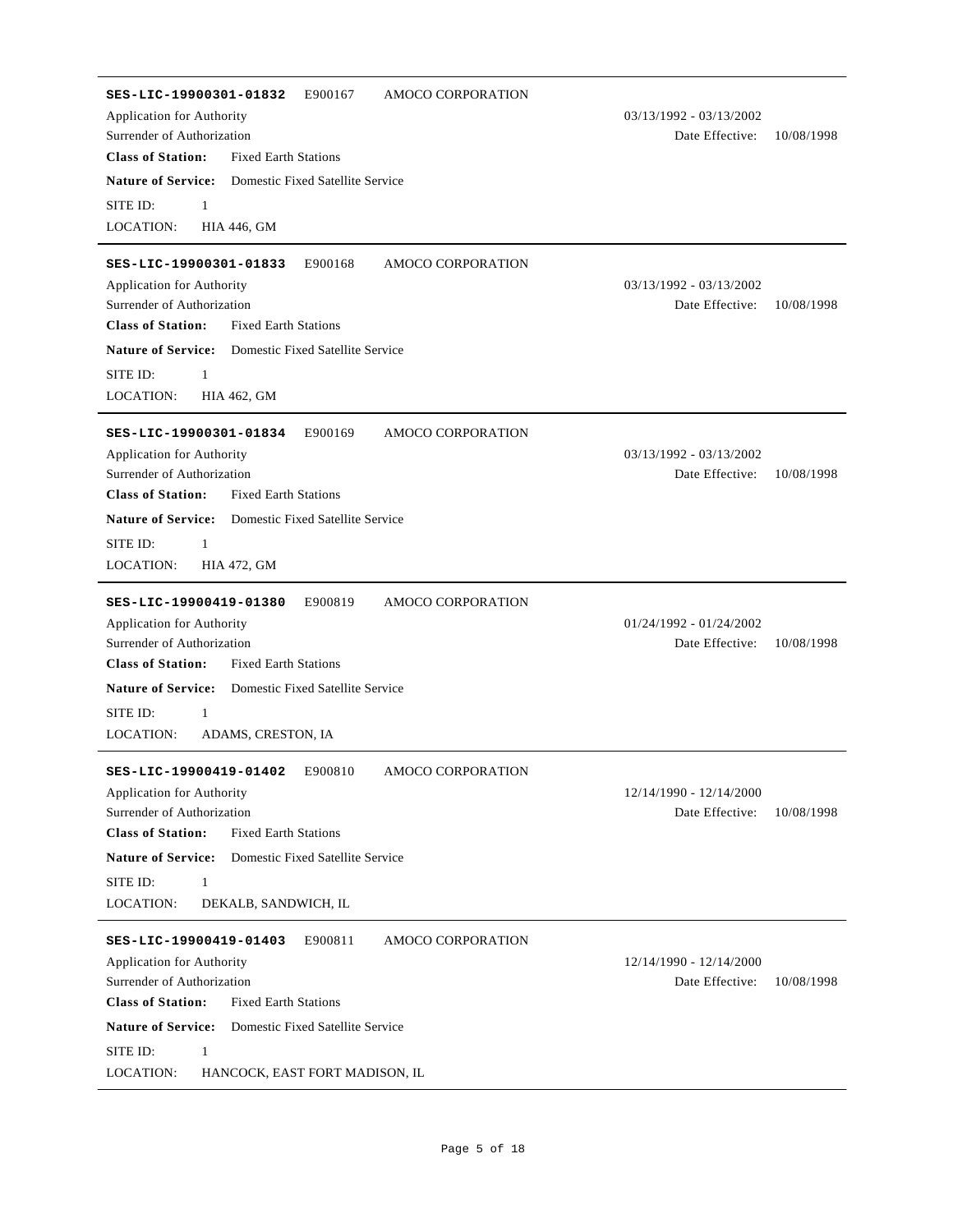| E900802<br><b>AMOCO CORPORATION</b><br>SES-LIC-19900419-01404        |                           |            |
|----------------------------------------------------------------------|---------------------------|------------|
| <b>Application for Authority</b>                                     | $01/17/1992 - 01/17/2002$ |            |
| Surrender of Authorization                                           | Date Effective:           | 10/08/1998 |
| <b>Class of Station:</b><br><b>Fixed Earth Stations</b>              |                           |            |
| <b>Nature of Service:</b> Domestic Fixed Satellite Service           |                           |            |
| SITE ID:<br>$\mathbf{1}$                                             |                           |            |
| <b>LOCATION:</b><br>RIO BLANCO, RANGELY, CO                          |                           |            |
| SES-LIC-19900419-01405<br>E900803<br>AMOCO CORPORATION               |                           |            |
| Application for Authority                                            | $01/17/1992 - 01/17/2002$ |            |
| Surrender of Authorization                                           | Date Effective:           | 10/08/1998 |
| <b>Class of Station:</b><br><b>Fixed Earth Stations</b>              |                           |            |
| <b>Nature of Service:</b><br><b>Domestic Fixed Satellite Service</b> |                           |            |
|                                                                      |                           |            |
| SITE ID:<br>1                                                        |                           |            |
| LOCATION:<br>ARAPAHOE, ORCHARD, CO                                   |                           |            |
| E900806<br>AMOCO CORPORATION<br>SES-LIC-19900419-01408               |                           |            |
| Application for Authority                                            | $01/17/1992 - 01/17/2002$ |            |
| Surrender of Authorization                                           | Date Effective:           | 10/08/1998 |
| <b>Class of Station:</b><br><b>Fixed Earth Stations</b>              |                           |            |
| <b>Nature of Service:</b><br><b>Domestic Fixed Satellite Service</b> |                           |            |
| SITE ID:<br>1                                                        |                           |            |
| LOCATION:<br>WILL, MANHATTAN CRUDE, IL                               |                           |            |
|                                                                      |                           |            |
| E900808<br>AMOCO CORPORATION<br>SES-LIC-19900419-01410               |                           |            |
| Application for Authority                                            | $01/17/1992 - 01/17/2002$ |            |
| Surrender of Authorization                                           | Date Effective:           | 10/08/1998 |
| <b>Class of Station:</b><br><b>Fixed Earth Stations</b>              |                           |            |
| <b>Nature of Service:</b><br><b>Domestic Fixed Satellite Service</b> |                           |            |
| SITE ID:<br>1                                                        |                           |            |
| <b>LOCATION:</b><br>CONVERSE, STERLING, CO                           |                           |            |
| E900798<br>AMOCO CORPORATION<br>SES-LIC-19900419-01425               |                           |            |
| Application for Authority                                            | $01/17/1992 - 01/17/2002$ |            |
| Surrender of Authorization                                           | Date Effective:           | 10/08/1998 |
| <b>Class of Station:</b><br><b>Fixed Earth Stations</b>              |                           |            |
| <b>Nature of Service:</b><br>Domestic Fixed Satellite Service        |                           |            |
| SITE ID:<br>$\mathbf{1}$                                             |                           |            |
| <b>LOCATION:</b><br>ADAMS, DUPONT, CO                                |                           |            |
|                                                                      |                           |            |
| SES-LIC-19900419-01426<br>E900799<br><b>AMOCO CORPORATION</b>        |                           |            |
| Application for Authority                                            | $01/17/1992 - 01/17/2002$ |            |
| Surrender of Authorization                                           | Date Effective:           | 10/08/1998 |
| <b>Class of Station:</b><br><b>Fixed Earth Stations</b>              |                           |            |
| <b>Nature of Service:</b><br>Domestic Fixed Satellite Service        |                           |            |
| SITE ID:<br>$\mathbf{1}$                                             |                           |            |
| LOCATION:<br>LARIMER, FT. COLLINS, CO                                |                           |            |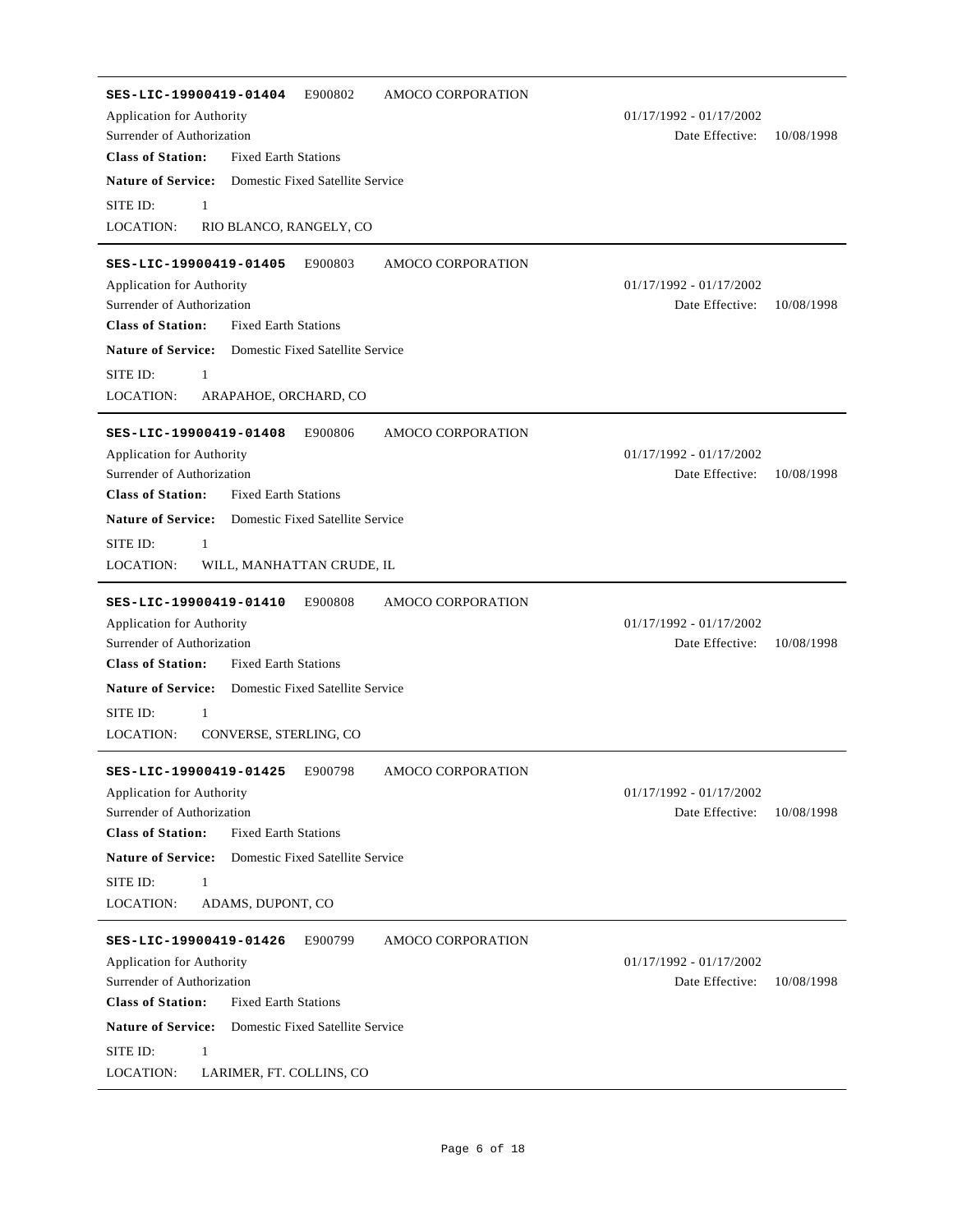| AMOCO CORPORATION<br>SES-LIC-19900419-01429<br>E900764               |                           |            |
|----------------------------------------------------------------------|---------------------------|------------|
| Application for Authority                                            | $01/03/1992 - 01/03/2002$ |            |
| Surrender of Authorization                                           | Date Effective:           | 10/08/1998 |
| <b>Class of Station:</b><br><b>Fixed Earth Stations</b>              |                           |            |
| <b>Nature of Service:</b> Domestic Fixed Satellite Service           |                           |            |
| SITE ID:<br>1                                                        |                           |            |
| <b>LOCATION:</b><br>DUBUQUE, DUBUQUE, IA                             |                           |            |
|                                                                      |                           |            |
| SES-LIC-19900419-01437<br>E900765<br>AMOCO CORPORATION               |                           |            |
| Application for Authority                                            | 01/03/1992 - 01/03/2002   |            |
| Surrender of Authorization                                           | Date Effective:           | 10/08/1998 |
| <b>Class of Station:</b><br><b>Fixed Earth Stations</b>              |                           |            |
| <b>Nature of Service:</b> Domestic Fixed Satellite Service           |                           |            |
| SITE ID:<br>1                                                        |                           |            |
| <b>LOCATION:</b><br>POTTAWATTAMIE, COUNCIL BLUFF, IA                 |                           |            |
| E900785<br>AMOCO CORPORATION<br>SES-LIC-19900419-01456               |                           |            |
| Application for Authority                                            | $01/17/1992 - 01/17/2002$ |            |
| Surrender of Authorization                                           | Date Effective:           | 10/08/1998 |
| <b>Class of Station:</b><br><b>Fixed Earth Stations</b>              |                           |            |
| <b>Nature of Service:</b> Domestic Fixed Satellite Service           |                           |            |
| SITE ID:<br>1                                                        |                           |            |
| <b>LOCATION:</b><br>PAGE, SHENANDOAH, IA                             |                           |            |
|                                                                      |                           |            |
| E900519<br>AMOCO CORPORATION<br>SES-LIC-19900419-01463               |                           |            |
| Application for Authority                                            | 01/18/1991 - 01/18/2001   |            |
| Surrender of Authorization                                           | Date Effective:           | 10/08/1998 |
| <b>Class of Station:</b><br><b>Fixed Earth Stations</b>              |                           |            |
| <b>Nature of Service:</b><br><b>Domestic Fixed Satellite Service</b> |                           |            |
| SITE ID:<br>1                                                        |                           |            |
| LOCATION:<br>SIOUX, HAWARDEN, IA                                     |                           |            |
|                                                                      |                           |            |
| E900522<br>AMOCO CORPORATION<br>SES-LIC-19900419-01466               | 01/18/1991 - 01/18/2001   |            |
| Application for Authority<br>Surrender of Authorization              | Date Effective:           | 10/08/1998 |
| <b>Class of Station:</b><br><b>Fixed Earth Stations</b>              |                           |            |
| <b>Nature of Service:</b><br>Domestic Fixed Satellite Service        |                           |            |
| $\mathbf{1}$                                                         |                           |            |
| SITE ID:<br><b>LOCATION:</b><br>WARREN, ORMONDE, IL                  |                           |            |
|                                                                      |                           |            |
| SES-LIC-19900419-01474<br>E900349<br>AMOCO CORPORATION               |                           |            |
| Application for Authority                                            | 12/21/1990 - 12/21/2000   |            |
| Surrender of Authorization                                           | Date Effective:           | 10/08/1998 |
| <b>Class of Station:</b><br><b>Fixed Earth Stations</b>              |                           |            |
| <b>Nature of Service:</b><br>Domestic Fixed Satellite Service        |                           |            |
| SITE ID:<br>$\mathbf{1}$                                             |                           |            |
| LOCATION:<br>LARIMER, JOHNSTOWN, CO                                  |                           |            |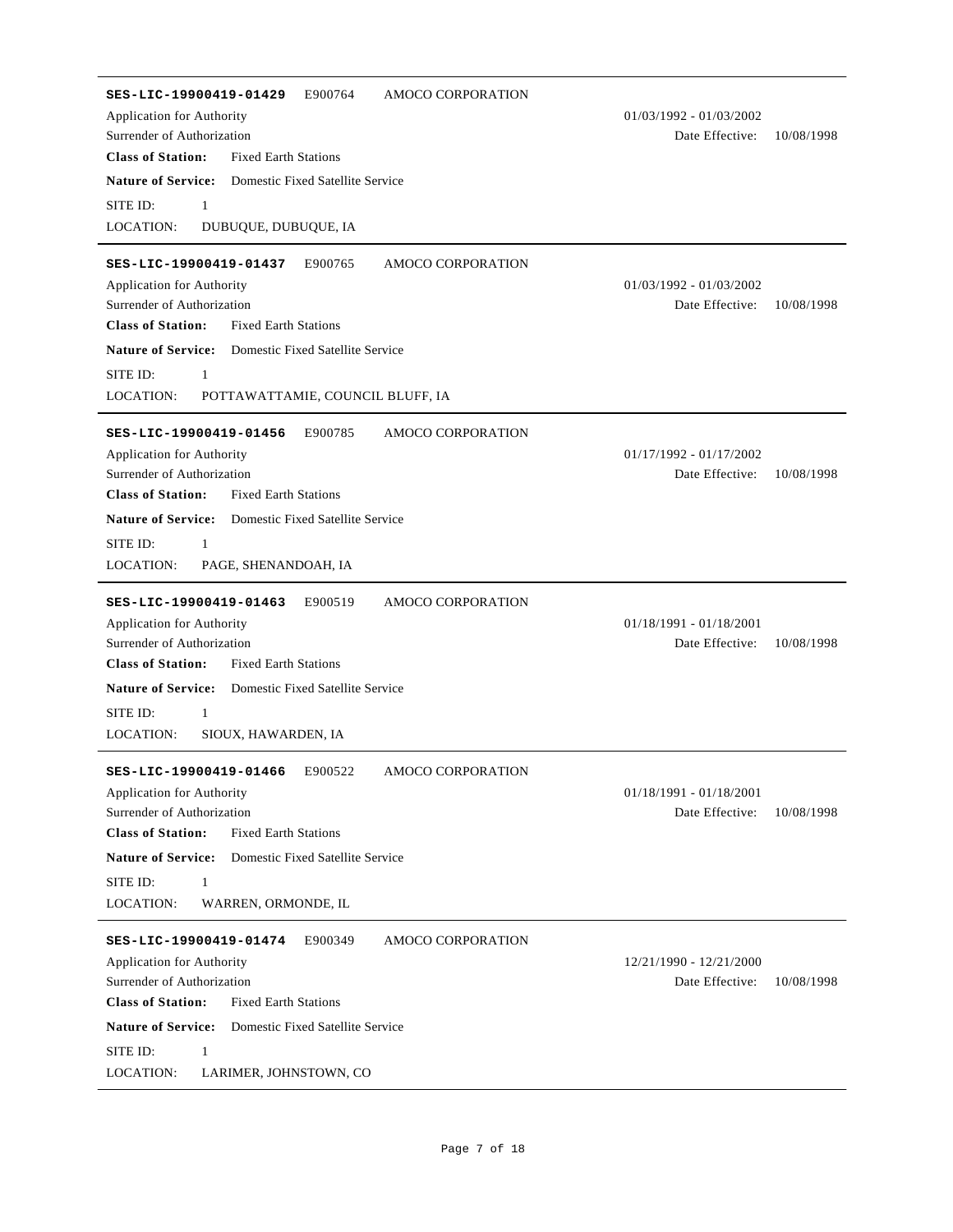| SES-LIC-19900419-01494<br>E900376<br>AMOCO CORPORATION<br>Application for Authority<br>Surrender of Authorization<br><b>Class of Station:</b><br><b>Fixed Earth Stations</b>        | $07/20/1990 - 07/20/2000$<br>Date Effective: | 10/08/1998 |
|-------------------------------------------------------------------------------------------------------------------------------------------------------------------------------------|----------------------------------------------|------------|
| <b>Nature of Service:</b><br>Domestic Fixed Satellite Service<br>SITE ID:<br>$\mathbf{1}$                                                                                           |                                              |            |
| LOCATION:<br>MOFFAT, ILES, CO                                                                                                                                                       |                                              |            |
| E900336<br>SES-LIC-19900419-01498<br>AMOCO CORPORATION<br>Application for Authority<br>Surrender of Authorization<br><b>Class of Station:</b><br><b>Fixed Earth Stations</b>        | $06/29/1990 - 06/29/2000$<br>Date Effective: | 10/08/1998 |
| <b>Nature of Service:</b> Domestic Fixed Satellite Service                                                                                                                          |                                              |            |
| SITE ID:<br>1<br><b>LOCATION:</b><br>COOK, CHICAGO, IL                                                                                                                              |                                              |            |
| SES-LIC-19900419-01502<br>E900340<br>AMOCO CORPORATION<br>Application for Authority<br>Surrender of Authorization<br><b>Class of Station:</b><br><b>Fixed Earth Stations</b>        | $06/29/1990 - 06/29/2000$<br>Date Effective: | 10/08/1998 |
| <b>Nature of Service:</b><br>Domestic Fixed Satellite Service<br>SITE ID:<br>$\mathbf{1}$<br>LOCATION:<br>EL PASO, FOUNTAIN, CO                                                     |                                              |            |
| E900342<br>AMOCO CORPORATION<br>SES-LIC-19900419-01504<br>Application for Authority<br>Surrender of Authorization<br><b>Class of Station:</b><br><b>Fixed Earth Stations</b>        | $06/29/1990 - 06/29/2000$<br>Date Effective: | 10/08/1998 |
| <b>Nature of Service:</b><br>Domestic Fixed Satellite Service                                                                                                                       |                                              |            |
| SITE ID:<br>1<br>LOCATION:<br>KIT CARSON, SEIBERT, CO                                                                                                                               |                                              |            |
| E900343<br>AMOCO CORPORATION<br>SES-LIC-19900419-01505<br>Application for Authority<br>Surrender of Authorization<br><b>Class of Station:</b><br><b>Fixed Earth Stations</b>        | $06/29/1990 - 06/29/2000$<br>Date Effective: | 10/08/1998 |
| <b>Nature of Service:</b><br>Domestic Fixed Satellite Service                                                                                                                       |                                              |            |
| SITE ID:<br>$\mathbf{1}$<br><b>LOCATION:</b><br>ADAMS, WATTENBERG, CO                                                                                                               |                                              |            |
| SES-LIC-19900423-01360<br>E900594<br><b>AMOCO CORPORATION</b><br>Application for Authority<br>Surrender of Authorization<br><b>Class of Station:</b><br><b>Fixed Earth Stations</b> | 07/19/1991 - 07/19/2001<br>Date Effective:   | 10/08/1998 |
| <b>Nature of Service:</b> Domestic Fixed Satellite Service<br>SITE ID:<br>1<br>LOCATION:<br>OGLE, ROCHELLE, IL                                                                      |                                              |            |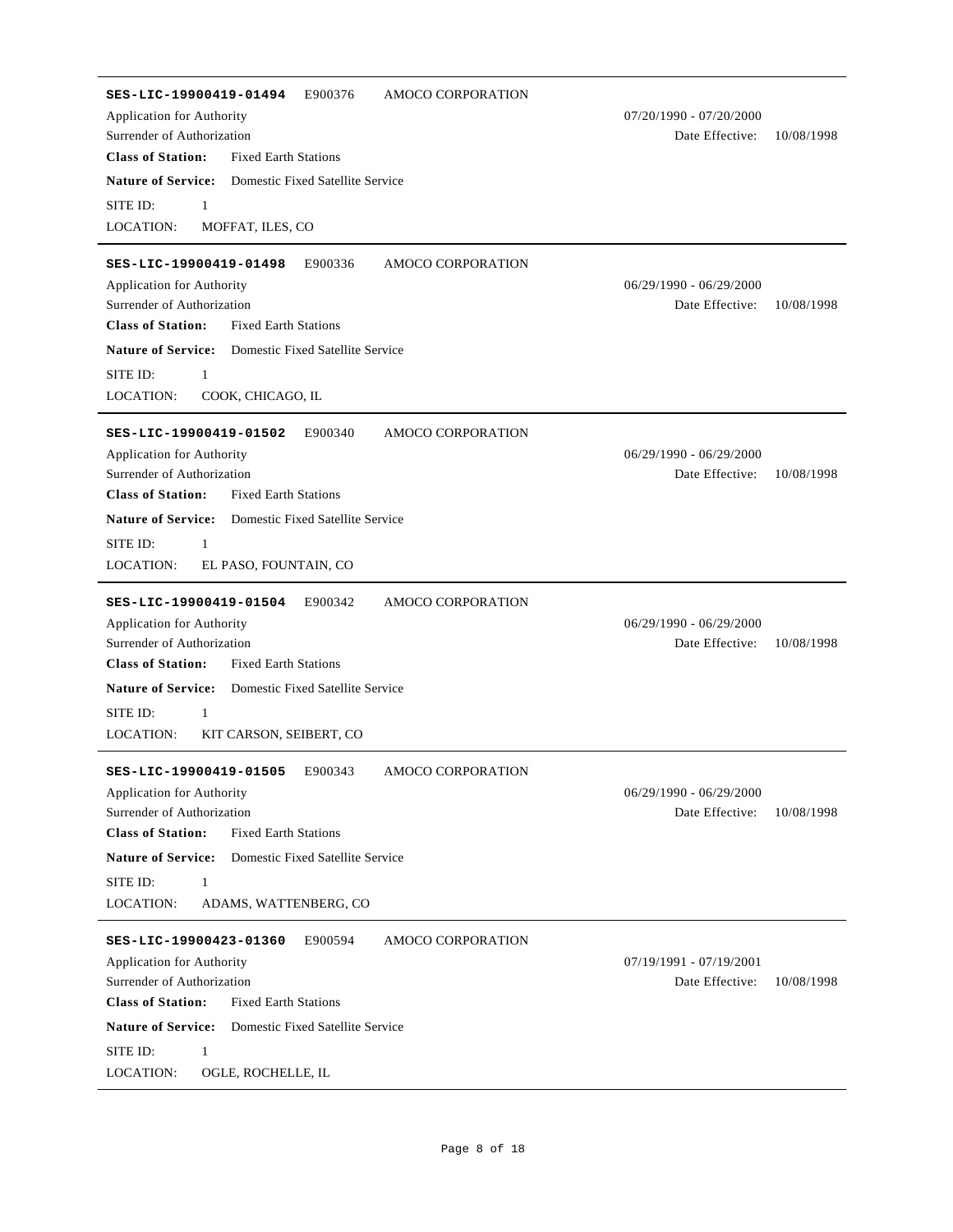| SES-LIC-19900424-01352<br>AMOCO CORPORATION<br>E900613<br>Application for Authority<br>Surrender of Authorization<br><b>Class of Station:</b><br><b>Fixed Earth Stations</b>                                                                                                                             | $07/12/1991 - 07/12/2001$<br>Date Effective: | 10/08/1998 |
|----------------------------------------------------------------------------------------------------------------------------------------------------------------------------------------------------------------------------------------------------------------------------------------------------------|----------------------------------------------|------------|
| <b>Nature of Service:</b><br>Domestic Fixed Satellite Service<br>SITE ID:<br>1<br>LOCATION:<br>WAPELLO, OTTUMWA, IA                                                                                                                                                                                      |                                              |            |
| SES-LIC-19900713-00868<br>E900893<br>AMOCO CORPORATION<br>Application for Authority<br>Surrender of Authorization<br><b>Class of Station:</b><br><b>Fixed Earth Stations</b><br><b>Nature of Service:</b><br><b>Domestic Fixed Satellite Service</b><br>SITE ID:<br>1<br>LOCATION:<br>DUPAGE, AURORA, IL | 12/21/1990 - 12/21/2000<br>Date Effective:   | 10/08/1998 |
| SES-LIC-19910426-01593<br>E910378<br>AMOCO CORPORATION<br>Application for Authority<br>Surrender of Authorization<br><b>Class of Station:</b><br><b>Fixed Earth Stations</b><br><b>Nature of Service:</b><br>Domestic Fixed Satellite Service<br>SITE ID:<br>1<br>LOCATION:<br>WELD, HUDSON, CO          | $02/07/1992 - 02/07/2002$<br>Date Effective: | 10/08/1998 |
| E910505<br>AMOCO CORPORATION<br>SES-LIC-19910724-01106<br>Application for Authority<br>Surrender of Authorization<br><b>Class of Station:</b><br><b>Fixed Earth Stations</b><br><b>Nature of Service:</b><br><b>Domestic Fixed Satellite Service</b><br>SITE ID:<br>1<br>LOCATION:<br>HI-557, GM         | $02/14/1992 - 02/14/2002$<br>Date Effective: | 10/08/1998 |
| E910568<br>AMOCO CORPORATION<br>SES-LIC-19910726-01085<br>Application for Authority<br>Surrender of Authorization<br><b>Class of Station:</b><br><b>Fixed Earth Stations</b><br><b>Nature of Service:</b><br>Domestic Fixed Satellite Service<br>SITE ID:<br>1<br>LOCATION:<br>HI A-523, GM              | $02/14/1992 - 02/14/2002$<br>Date Effective: | 10/08/1998 |
| E910567<br>AMOCO CORPORATION<br>SES-LIC-19910726-01089<br>Application for Authority<br>Surrender of Authorization<br><b>Class of Station:</b><br><b>Fixed Earth Stations</b><br><b>Nature of Service:</b><br>Domestic Fixed Satellite Service<br>SITE ID:<br>1<br>LOCATION:<br>GB-189, GM                | $02/14/1992 - 02/14/2002$<br>Date Effective: | 10/08/1998 |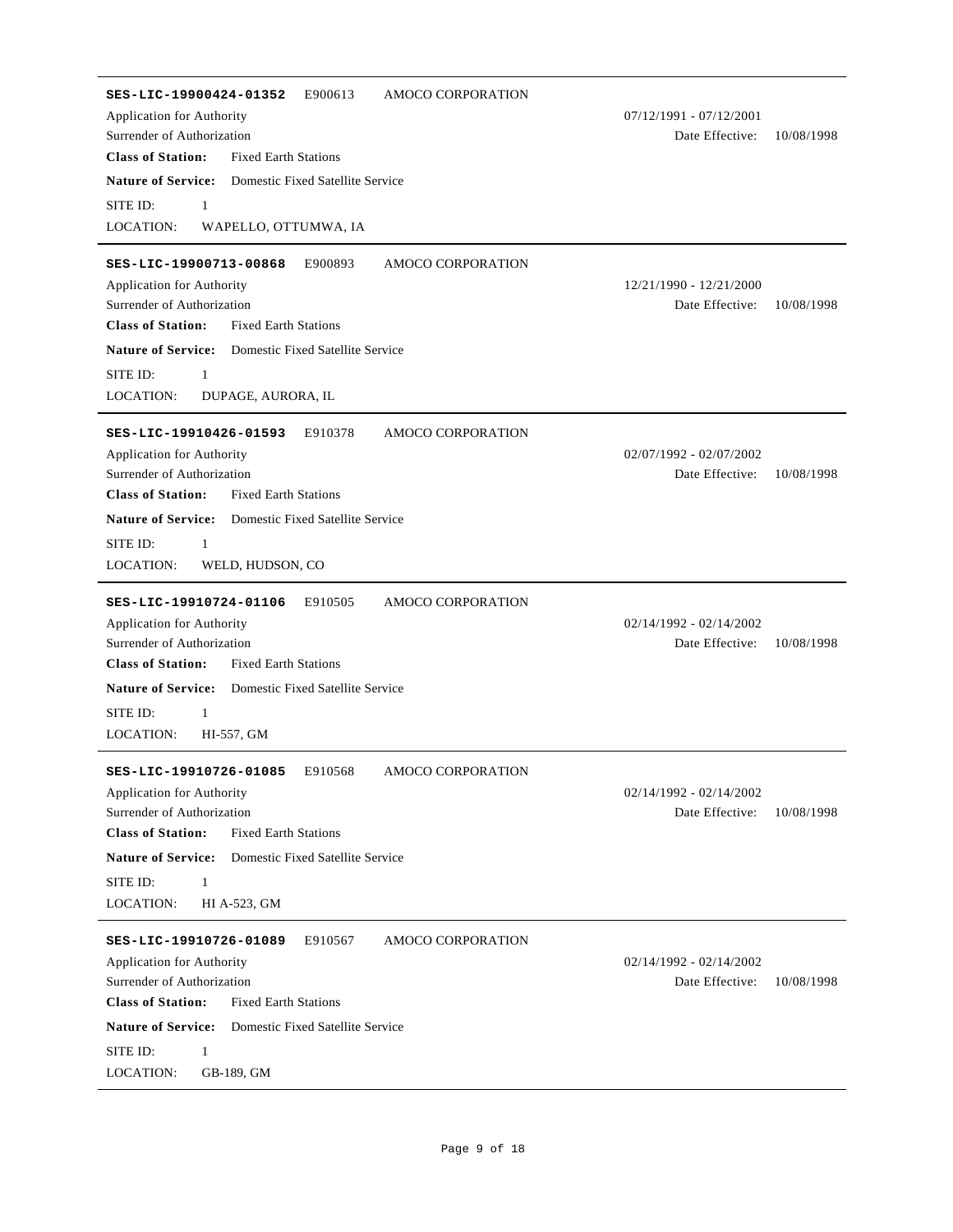| SES-LIC-19920423-01763<br>E920405<br>AMOCO CORPORATION<br>Application for Authority<br>Surrender of Authorization<br><b>Class of Station:</b><br><b>Fixed Earth Stations</b>                                                                                                                                                     | 10/09/1992 - 10/09/2002<br>Date Effective: | 10/08/1998 |
|----------------------------------------------------------------------------------------------------------------------------------------------------------------------------------------------------------------------------------------------------------------------------------------------------------------------------------|--------------------------------------------|------------|
| <b>Nature of Service:</b> Domestic Fixed Satellite Service<br>SITE ID:<br>$\mathbf{1}$<br>LOCATION:<br>CLINTON, CALAMUS, IA                                                                                                                                                                                                      |                                            |            |
| SES-LIC-19920423-01769<br>E920391<br>AMOCO CORPORATION<br>Application for Authority<br>Surrender of Authorization<br><b>Class of Station:</b><br><b>Fixed Earth Stations</b><br><b>Nature of Service:</b><br>Domestic Fixed Satellite Service<br>SITE ID:<br>$\mathbf{1}$<br><b>LOCATION:</b><br>CHICKASAW, NEW HAMPTON, IA      | 09/18/1992 - 09/18/2002<br>Date Effective: | 10/08/1998 |
| AMOCO CORPORATION<br>SES-LIC-19920423-01770<br>E920392<br>Application for Authority<br>Surrender of Authorization<br><b>Class of Station:</b><br><b>Fixed Earth Stations</b><br><b>Nature of Service:</b><br>Domestic Fixed Satellite Service<br>SITE ID:<br>1<br>LOCATION:<br>BUCKHANAN, MASONVILLE, IA                         | 09/18/1992 - 09/18/2002<br>Date Effective: | 10/08/1998 |
| SES-LIC-19920423-01771<br>E920393<br>AMOCO CORPORATION<br>Application for Authority<br>Surrender of Authorization<br><b>Class of Station:</b><br><b>Fixed Earth Stations</b><br><b>Nature of Service:</b><br>Domestic Fixed Satellite Service<br>SITE ID:<br>$\mathbf{1}$<br><b>LOCATION:</b><br>JONES, MAPCO EAST, IA           | 09/18/1992 - 09/18/2002<br>Date Effective: | 10/08/1998 |
| E920394<br><b>AMOCO CORPORATION</b><br>SES-LIC-19920423-01772<br>Application for Authority<br>Surrender of Authorization<br><b>Class of Station:</b><br><b>Fixed Earth Stations</b><br><b>Nature of Service:</b><br>Domestic Fixed Satellite Service<br>SITE ID:<br>$\mathbf{1}$<br><b>LOCATION:</b><br>CLINTON, MAPCO/ENRON, IA | 09/18/1992 - 09/18/2002<br>Date Effective: | 10/08/1998 |
| SES-LIC-19920423-01773<br>E920395<br>AMOCO CORPORATION<br>Application for Authority<br>Surrender of Authorization<br><b>Class of Station:</b><br><b>Fixed Earth Stations</b><br><b>Nature of Service:</b><br>Domestic Fixed Satellite Service<br>SITE ID:<br>1<br>LOCATION:<br>FLOYD, CHARLES CITY, IA                           | 09/25/1992 - 09/25/2002<br>Date Effective: | 10/08/1998 |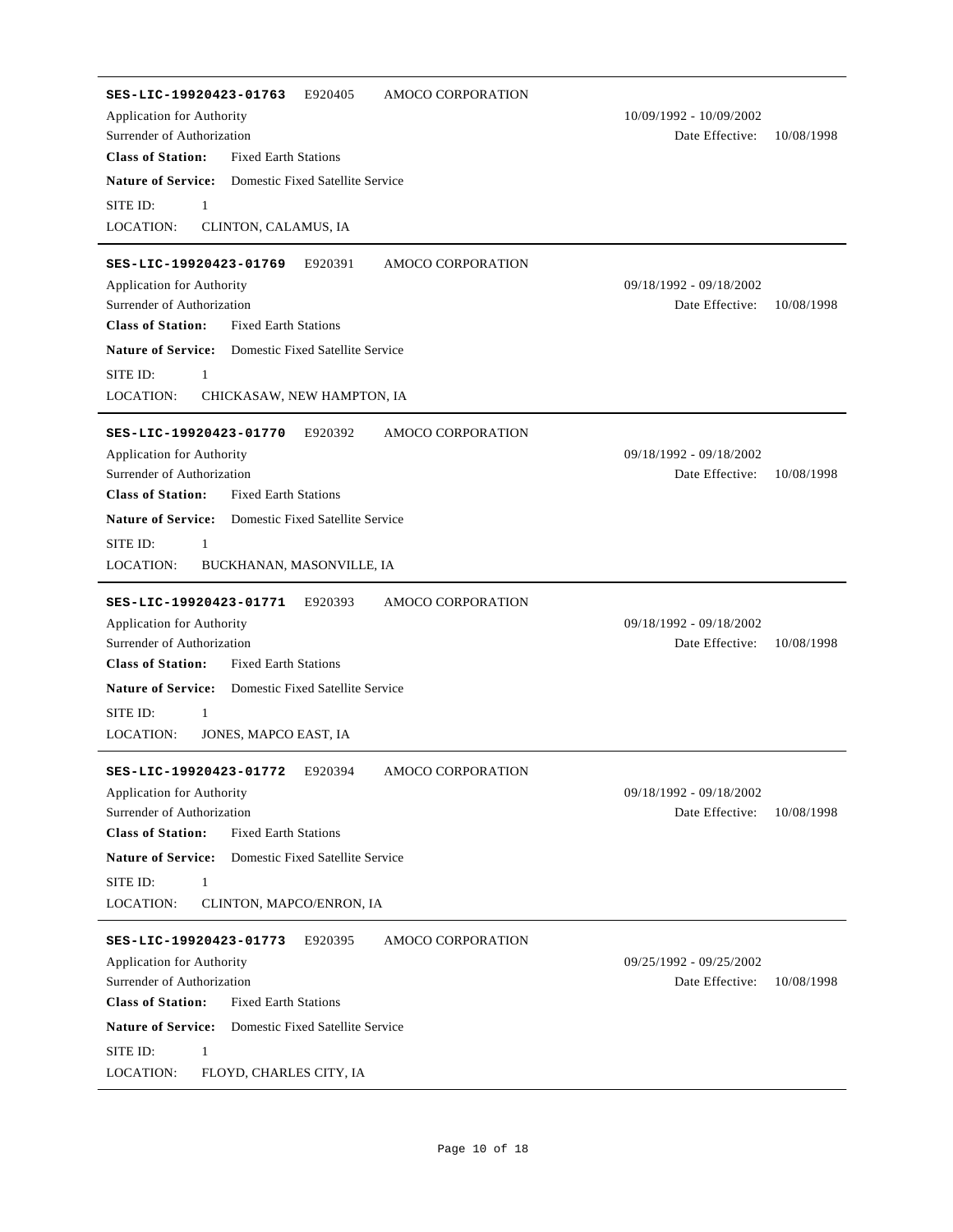**SES-LIC-19920423-01774** E920396 AMOCO CORPORATION Date Effective: 10/08/1998 **Class of Station:** Surrender of Authorization Fixed Earth Stations Application for Authority 09/25/1992 - 09/25/2002 **Nature of Service:** Domestic Fixed Satellite Service LOCATION: SITE ID: 1 CHICKASAW, ALTA VISTA, IA **SES-LIC-19920423-01775** E920397 AMOCO CORPORATION Date Effective: 10/08/1998 **Class of Station:** Surrender of Authorization Fixed Earth Stations Application for Authority 09/25/1992 - 09/25/2002 **Nature of Service:** Domestic Fixed Satellite Service LOCATION: SITE ID: 1 JOHNSON, IOWA CITY, IA **SES-LIC-19920601-01517** E920690 AMOCO CORPORATION Date Effective: 10/08/1998 **Class of Station:** Surrender of Authorization Fixed Earth Stations Application for Authority 04/09/1993 - 04/09/2003 **Nature of Service:** Domestic Fixed Satellite Service LOCATION: SITE ID: 1 MOFFAT, BUCK PEAK STATION, CO **SES-LIC-19920730-01082** E920542 AMOCO CORPORATION Date Effective: 10/08/1998 **Class of Station:** Surrender of Authorization Fixed Earth Stations Application for Authority 02/26/1993 - 02/26/2003 **Nature of Service:** Domestic Fixed Satellite Service LOCATION: SITE ID: 1 LASALLE, OTTAWA, IL **SES-LIC-19920902-00713** E920661 AMOCO CORPORATION Date Effective: 10/08/1998 **Class of Station:** Surrender of Authorization Fixed Earth Stations Application for Authority 03/26/1993 - 03/26/2003 **Nature of Service:** Domestic Fixed Satellite Service LOCATION: SITE ID: 1 SCHUYLER, RUSH, IL **SES-LIC-19920902-00714** E920662 AMOCO CORPORATION Date Effective: 10/08/1998 **Class of Station:** Surrender of Authorization Fixed Earth Stations Application for Authority 03/26/1993 - 03/26/2003 **Nature of Service:** Domestic Fixed Satellite Service LOCATION: SITE ID: 1 IROQUOIS, MILE POST 64, IL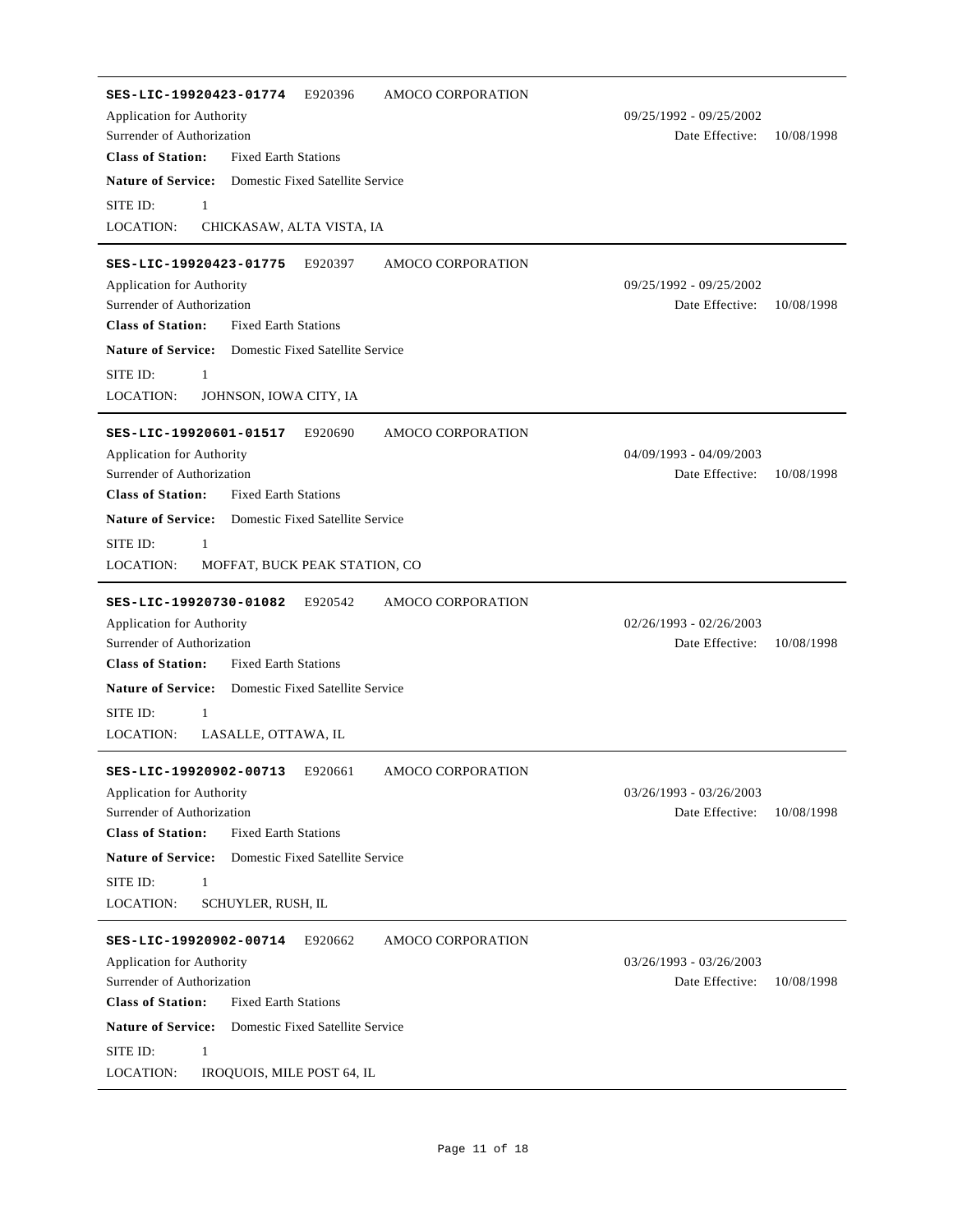| E920663<br>AMOCO CORPORATION<br>SES-LIC-19920902-00715<br>Application for Authority<br>Surrender of Authorization<br><b>Class of Station:</b><br><b>Fixed Earth Stations</b>                                                                         | 03/26/1993 - 03/26/2003<br>Date Effective:   | 10/08/1998 |
|------------------------------------------------------------------------------------------------------------------------------------------------------------------------------------------------------------------------------------------------------|----------------------------------------------|------------|
| <b>Nature of Service:</b> Domestic Fixed Satellite Service<br>SITE ID:<br>$\mathbf{1}$<br>LOCATION:<br>WILL, KANKAKEE, IL                                                                                                                            |                                              |            |
| E920646<br>SES-LIC-19920902-00716<br>AMOCO CORPORATION<br>Application for Authority<br>Surrender of Authorization<br><b>Class of Station:</b><br><b>Fixed Earth Stations</b><br><b>Nature of Service:</b><br><b>Domestic Fixed Satellite Service</b> | 03/05/1993 - 03/05/2003<br>Date Effective:   | 10/08/1998 |
| SITE ID:<br>$\mathbf{1}$<br><b>LOCATION:</b><br>WOODFORD, GOODFIELD, IL                                                                                                                                                                              |                                              |            |
| SES-LIC-19920909-00669<br>E920620<br>AMOCO CORPORATION<br>Application for Authority<br>Surrender of Authorization<br><b>Class of Station:</b><br><b>Fixed Earth Stations</b>                                                                         | $02/26/1993 - 02/26/2003$<br>Date Effective: | 10/08/1998 |
| <b>Nature of Service:</b> Domestic Fixed Satellite Service<br>SITE ID:<br>1<br>LOCATION:<br>LIVINGSTON, FLANAGAN, IL                                                                                                                                 |                                              |            |
| AMOCO CORPORATION<br>SES-LIC-19921019-00437<br>E930017<br>Application for Authority<br>Surrender of Authorization<br><b>Class of Station:</b><br><b>Fixed Earth Stations</b>                                                                         | 04/09/1993 - 04/09/2003<br>Date Effective:   | 10/08/1998 |
| <b>Nature of Service:</b><br>Domestic Fixed Satellite Service<br>SITE ID:<br>1<br><b>LOCATION:</b><br>JOHNSON, MAPCO EAST #2, IA                                                                                                                     |                                              |            |
| SES-LIC-19930427-01540<br>E930288<br>AMOCO CORPORATION<br>Application for Authority<br>Surrender of Authorization<br><b>Class of Station:</b><br><b>Fixed Earth Stations</b>                                                                         | 07/02/1993 - 07/02/2003<br>Date Effective:   | 10/08/1998 |
| <b>Nature of Service:</b><br>Domestic Fixed Satellite Service<br>SITE ID:<br>$\mathbf{1}$<br><b>LOCATION:</b><br>WELD, NARCO JCT., CO                                                                                                                |                                              |            |
| SES-LIC-19931021-00504<br>E940074<br>AMOCO CORPORATION<br>Application for Authority<br>Surrender of Authorization<br><b>Class of Station:</b><br><b>Fixed Earth Stations</b>                                                                         | $01/14/1994 - 01/14/2004$<br>Date Effective: | 10/08/1998 |
| <b>Nature of Service:</b> Domestic Fixed Satellite Service<br>SITE ID:<br>1<br>LOCATION:<br>ADAMS, THIRD CREEK, CO                                                                                                                                   |                                              |            |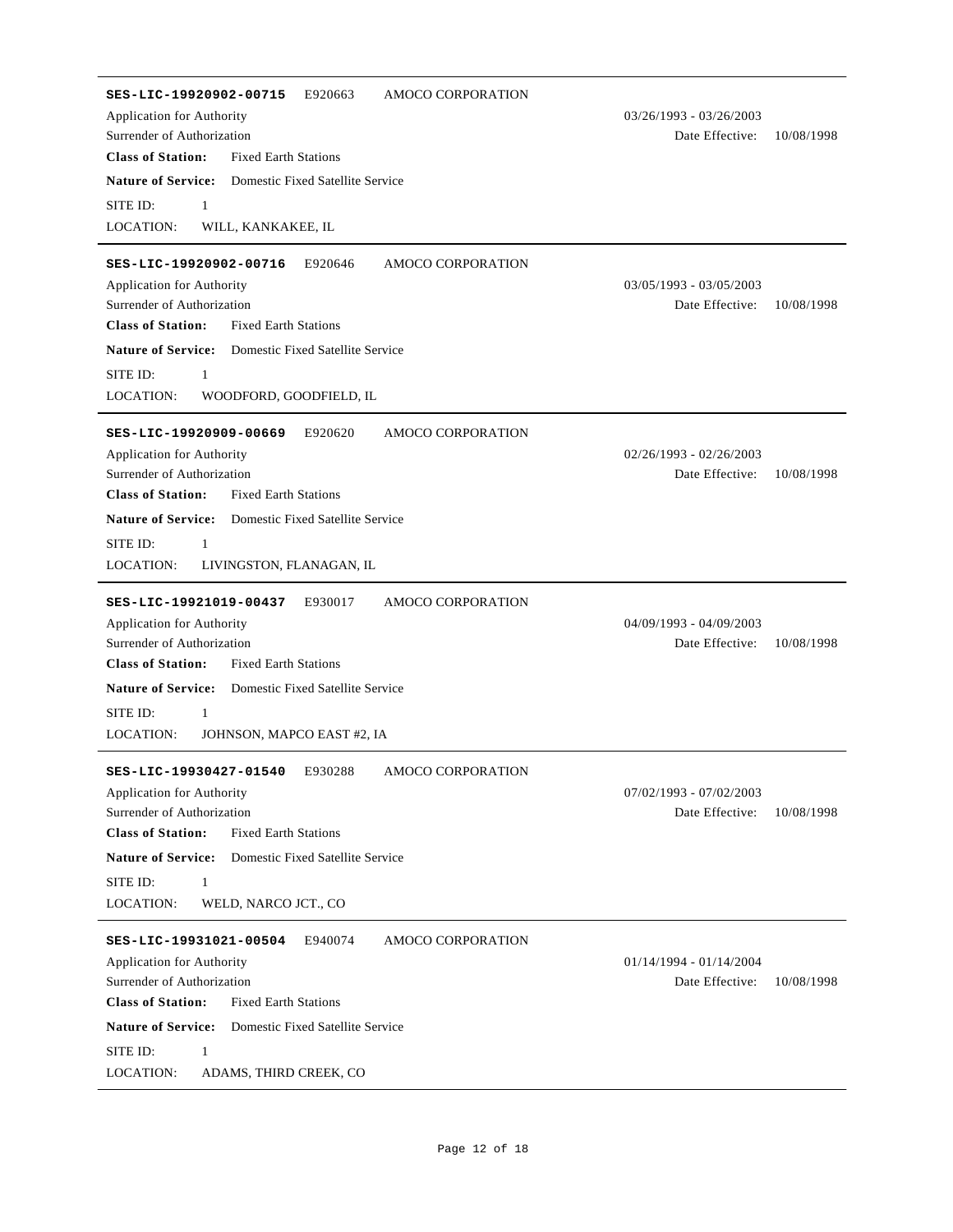| AMOCO CORPORATION<br>SES-LIC-19940701-01008<br>E940415        |                               |
|---------------------------------------------------------------|-------------------------------|
| Application for Authority                                     | 09/16/1994 - 09/16/2004       |
| Surrender of Authorization                                    | Date Effective:<br>10/08/1998 |
| <b>Class of Station:</b><br><b>Fixed Earth Stations</b>       |                               |
| <b>Nature of Service:</b><br>Domestic Fixed Satellite Service |                               |
| SITE ID:<br>1                                                 |                               |
| <b>LOCATION:</b><br>WELD, VESSELS STATION, CO                 |                               |
|                                                               |                               |
| SES-LIC-19941025-00396<br>E950021<br>AMOCO CORPORATION        | 12/23/1994 - 12/23/2004       |
| Application for Authority<br>Surrender of Authorization       | Date Effective:<br>10/08/1998 |
| <b>Class of Station:</b><br><b>Fixed Earth Stations</b>       |                               |
| <b>Nature of Service:</b> Domestic Fixed Satellite Service    |                               |
| SITE ID:<br>1                                                 |                               |
| LOCATION:<br>CLINTON, CAMANCHE, IA                            |                               |
|                                                               |                               |
| SES-LIC-19950109-01548<br>E950158<br>AMOCO CORPORATION        |                               |
| Application for Authority                                     | $03/17/1995 - 03/17/2005$     |
| Surrender of Authorization                                    | Date Effective:<br>10/08/1998 |
| <b>Class of Station:</b><br><b>Fixed Earth Stations</b>       |                               |
| <b>Nature of Service:</b><br>Domestic Fixed Satellite Service |                               |
| SITE ID:<br>1                                                 |                               |
| <b>LOCATION:</b><br>GULF OF MEXICO, GM                        |                               |
| SES-LIC-19950823-00497<br>E950493<br>AMOCO CORPORATION        |                               |
| Application for Authority                                     | 11/09/1995 - 11/09/2005       |
| Surrender of Authorization                                    | Date Effective:<br>10/08/1998 |
| <b>Class of Station:</b><br><b>Fixed Earth Stations</b>       |                               |
| <b>Nature of Service:</b><br>Domestic Fixed Satellite Service |                               |
| SITE ID:<br>1                                                 |                               |
| <b>LOCATION:</b><br>JONES, WYOMING, IA                        |                               |
|                                                               |                               |
| E950515<br>AMOCO CORPORATION<br>SES-LIC-19950918-00413        |                               |
| Application for Authority                                     | 11/17/1995 - 11/17/2005       |
| Surrender of Authorization                                    | Date Effective:<br>10/08/1998 |
| <b>Class of Station:</b><br><b>Fixed Earth Stations</b>       |                               |
| <b>Nature of Service:</b><br>Domestic Fixed Satellite Service |                               |
| SITE ID:<br>$\mathbf{1}$                                      |                               |
| <b>LOCATION:</b><br><b>BLOCK HIGH ISLAND, GM</b>              |                               |
| SES-LIC-19960105-02000<br>E960159<br>AMOCO CORPORATION        |                               |
| Application for Authority                                     | 04/12/1996 - 04/12/2006       |
| Surrender of Authorization                                    | Date Effective:<br>10/08/1998 |
| <b>Class of Station:</b><br><b>Fixed Earth Stations</b>       |                               |
| <b>Nature of Service:</b><br>Domestic Fixed Satellite Service |                               |
| SITE ID:<br>$\mathbf{1}$                                      |                               |
|                                                               |                               |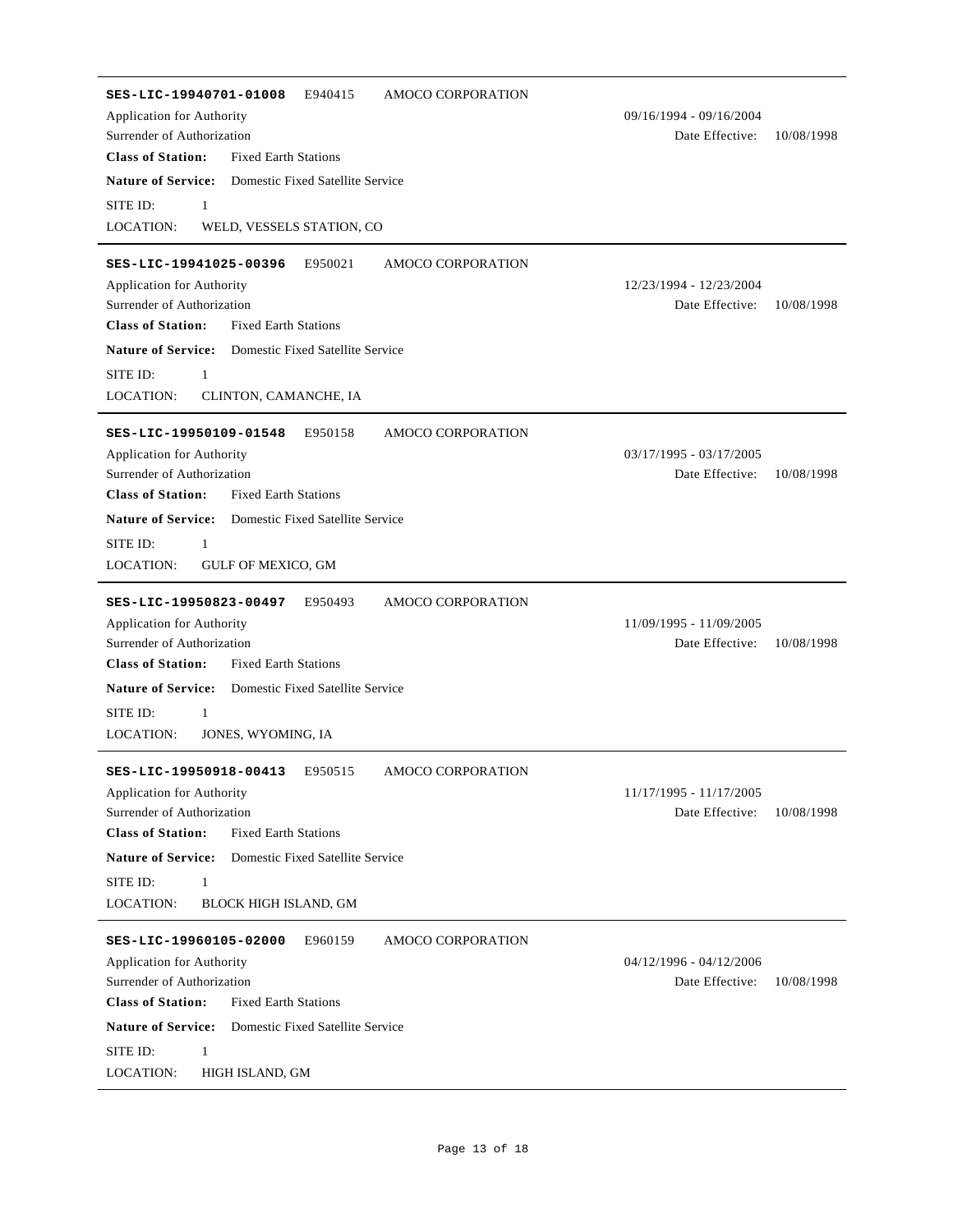| SES-LIC-19961108-00209<br>E970072<br>AMOCO CORPORATION                                               |                           |            |
|------------------------------------------------------------------------------------------------------|---------------------------|------------|
| Application for Authority                                                                            | $02/26/1997 - 02/26/2007$ |            |
| Surrender of Authorization<br><b>Class of Station:</b><br><b>Fixed Earth Stations</b>                | Date Effective:           | 10/08/1998 |
| <b>Nature of Service:</b>                                                                            |                           |            |
| Domestic Fixed Satellite Service                                                                     |                           |            |
| SITE ID:<br>$\mathbf{1}$<br>LOCATION:<br>SHELL MAIN PASS 69, GM                                      |                           |            |
|                                                                                                      |                           |            |
| SES-LIC-19961108-00210<br>E970073<br><b>AMOCO CORPORATION</b>                                        |                           |            |
| Application for Authority                                                                            | 02/26/1997 - 02/26/2007   |            |
| Surrender of Authorization                                                                           | Date Effective:           | 10/08/1998 |
| <b>Class of Station:</b><br><b>Fixed Earth Stations</b>                                              |                           |            |
| <b>Nature of Service:</b><br>Domestic Fixed Satellite Service                                        |                           |            |
| SITE ID:<br>$\mathbf{1}$                                                                             |                           |            |
| LOCATION:<br>ONG MAIN PASS 225, GM                                                                   |                           |            |
| SES-LIC-19980420-00461<br>E980205<br>ORIONNET, INC.                                                  |                           |            |
| Application for Authority                                                                            | 10/27/1999 - 10/27/2009   |            |
| Grant of Authority                                                                                   | Date Effective:           | 10/27/1999 |
|                                                                                                      |                           |            |
| <b>Class of Station:</b><br>Temporary Fixed Earth Station                                            |                           |            |
| <b>Nature of Service:</b><br>Domestic Fixed Satellite Service, International Fixed Satellite Service |                           |            |
| SITE ID:<br>$\mathbf{1}$                                                                             |                           |            |
| LOCATION:<br><b>VARIOUS</b>                                                                          |                           |            |
| SES-LIC-19980915-01188<br>E980379<br>PURDUE UNIVERSITY                                               |                           |            |
| Application for Authority                                                                            | 10/15/1999 - 10/15/2009   |            |
| Grant of Authority                                                                                   | Date Effective:           | 10/15/1999 |
| <b>Class of Station:</b><br><b>Fixed Earth Stations</b>                                              |                           |            |
| <b>Nature of Service:</b><br>Domestic Fixed Satellite Service, International Fixed Satellite Service |                           |            |
| SITE ID:<br>$\mathbf{1}$                                                                             |                           |            |
| Electrical Engineering Building 1285, Tippecanoe, West Lafayette, IN<br>LOCATION:                    |                           |            |
| SES-LIC-19990208-00208<br>E990076<br>CALIFORMULA INC.                                                |                           |            |
| Application for Authority                                                                            | 10/29/1999 - 10/29/2009   |            |
| Grant of Authority                                                                                   | Date Effective:           | 10/29/1999 |
|                                                                                                      |                           |            |
| <b>Class of Station:</b><br><b>Fixed Earth Stations</b>                                              |                           |            |
| <b>Nature of Service:</b><br>Domestic Fixed Satellite Service, International Fixed Satellite Service |                           |            |
| SITE ID:<br>1                                                                                        |                           |            |
| LOCATION:<br>10178 I AVENUE, SUITE C, SAN DIEGO, HESPERIA, CA                                        |                           |            |
| CORPORATE SATELLITE COMMUNICATIONS OF FLORIDA, INC.<br>SES-LIC-19990614-01057<br>E990287             |                           |            |
| Application for Authority                                                                            | 11/01/1999 - 11/01/2009   |            |
| Grant of Authority                                                                                   | Date Effective:           | 11/01/1999 |
| <b>Class of Station:</b><br><b>Fixed Earth Stations</b>                                              |                           |            |
| <b>Nature of Service:</b><br>Domestic Fixed Satellite Service, International Fixed Satellite Service |                           |            |
| SITE ID:<br>1                                                                                        |                           |            |
| LOCATION:<br>7007 SW 32ND STREET, DADE, MIAMI, FL                                                    |                           |            |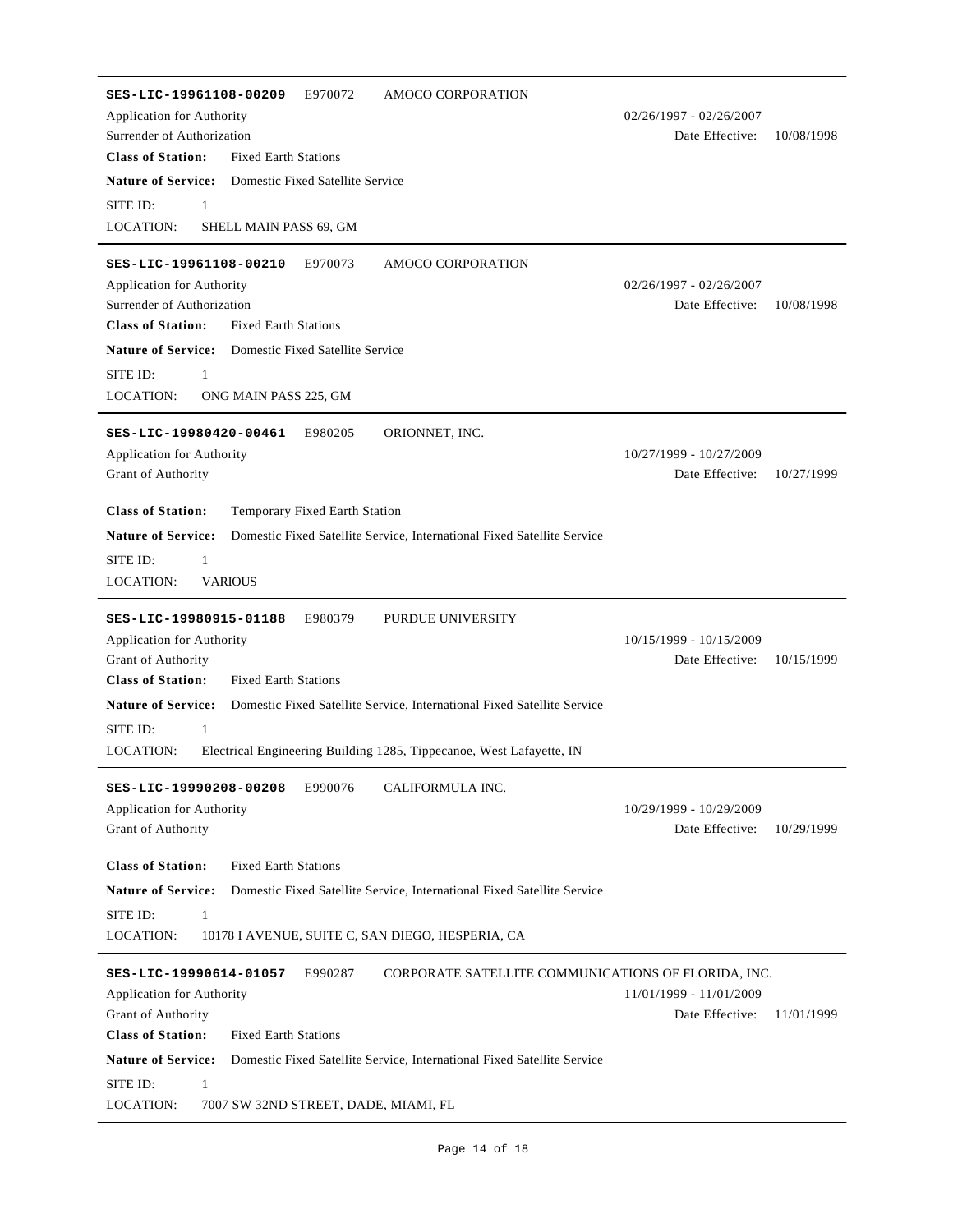| SES-LIC-19990709-01202<br>E990303<br>COMSAT DIGITAL TELEPORT, INC.                                   |                                            |            |
|------------------------------------------------------------------------------------------------------|--------------------------------------------|------------|
| Application for Authority                                                                            | 10/29/1999 - 10/29/2009                    |            |
| Grant of Authority                                                                                   | Date Effective:                            | 10/29/1999 |
| <b>Class of Station:</b><br><b>Fixed Earth Stations</b>                                              |                                            |            |
| <b>Nature of Service:</b><br>Domestic Fixed Satellite Service, International Fixed Satellite Service |                                            |            |
| SITE ID:<br>$\mathbf{1}$                                                                             |                                            |            |
| LOCATION:<br>BUILDING 1279, TRUMAN ANNEX NAVAL AIR ST, MONROE, KEY WEST, FL                          |                                            |            |
|                                                                                                      |                                            |            |
| INTERNATIONAL TELECOMMUNICATIONS MANAGEMENT CORP<br>SES-LIC-19990722-01287<br>E990317                |                                            |            |
| <b>Application for Authority</b>                                                                     | 10/27/1999 - 10/27/2009                    |            |
| Grant of Authority                                                                                   | Date Effective:                            | 10/27/1999 |
| <b>Class of Station:</b><br><b>Fixed Earth Stations</b>                                              |                                            |            |
| <b>Nature of Service:</b><br>International Fixed Satellite Service                                   |                                            |            |
| SITE ID:<br>$\mathbf{1}$                                                                             |                                            |            |
| LOCATION:<br>7065 WEST ALLISON DRIVE, MARICOPA, CHANDLER, AZ                                         |                                            |            |
|                                                                                                      |                                            |            |
| SES-LIC-19990809-01419<br>E990323<br>PANAMSAT CORPORATION                                            |                                            |            |
| Application for Authority<br>Grant of Authority                                                      | 11/02/1999 - 11/02/2009<br>Date Effective: | 11/02/1999 |
|                                                                                                      |                                            |            |
| <b>Class of Station:</b><br><b>Fixed Earth Stations</b>                                              |                                            |            |
| <b>Nature of Service:</b><br>Feeder Link for DBS in Fixed Satellite Service                          |                                            |            |
| SITE ID:<br>$\mathbf{1}$                                                                             |                                            |            |
| LOCATION:<br>5281 EAST GARTON ROAD, DOUGLAS, CASTLE ROCK, CO                                         |                                            |            |
| SES-LIC-19990811-01418<br>E990346<br>INTERFACE COMMUNICATIONS, INC.                                  |                                            |            |
| Application for Authority                                                                            | 10/29/1999 - 10/29/2009                    |            |
| Grant of Authority                                                                                   | Date Effective:                            | 10/29/1999 |
|                                                                                                      |                                            |            |
| <b>Class of Station:</b><br>Temporary Fixed Earth Station                                            |                                            |            |
| <b>Nature of Service:</b><br>Domestic Fixed Satellite Service, International Fixed Satellite Service |                                            |            |
| SITE ID:<br>- 1                                                                                      |                                            |            |
| LOCATION:<br>Various                                                                                 |                                            |            |
| E990351<br>WILLIAMS COMMUNICATIONS, INC.<br>SES-LIC-19990816-01435                                   |                                            |            |
| Application for Authority                                                                            | 10/29/1999 - 10/29/2009                    |            |
| Grant of Authority                                                                                   | Date Effective:                            | 10/29/1999 |
|                                                                                                      |                                            |            |
| <b>Class of Station:</b><br><b>Fixed Earth Stations</b>                                              |                                            |            |
| <b>Nature of Service:</b><br>Domestic Fixed Satellite Service, International Fixed Satellite Service |                                            |            |
| SITE ID:<br>1                                                                                        |                                            |            |
| LOCATION:<br>20021 SANTA ROSA MAINE ROAD, RIVERSIDE, PERRIS, CA                                      |                                            |            |
| SES-LIC-19990823-01455<br>E990354<br><b>GETCHELL GOLD CORPORATION</b>                                |                                            |            |
| Application for Authority                                                                            | 11/02/1999 - 11/02/2009                    |            |
| Grant of Authority                                                                                   | Date Effective:                            | 11/02/1999 |
|                                                                                                      |                                            |            |
| <b>Class of Station:</b><br><b>Fixed Earth Stations</b>                                              |                                            |            |
| <b>Nature of Service:</b><br>International Fixed Satellite Service                                   |                                            |            |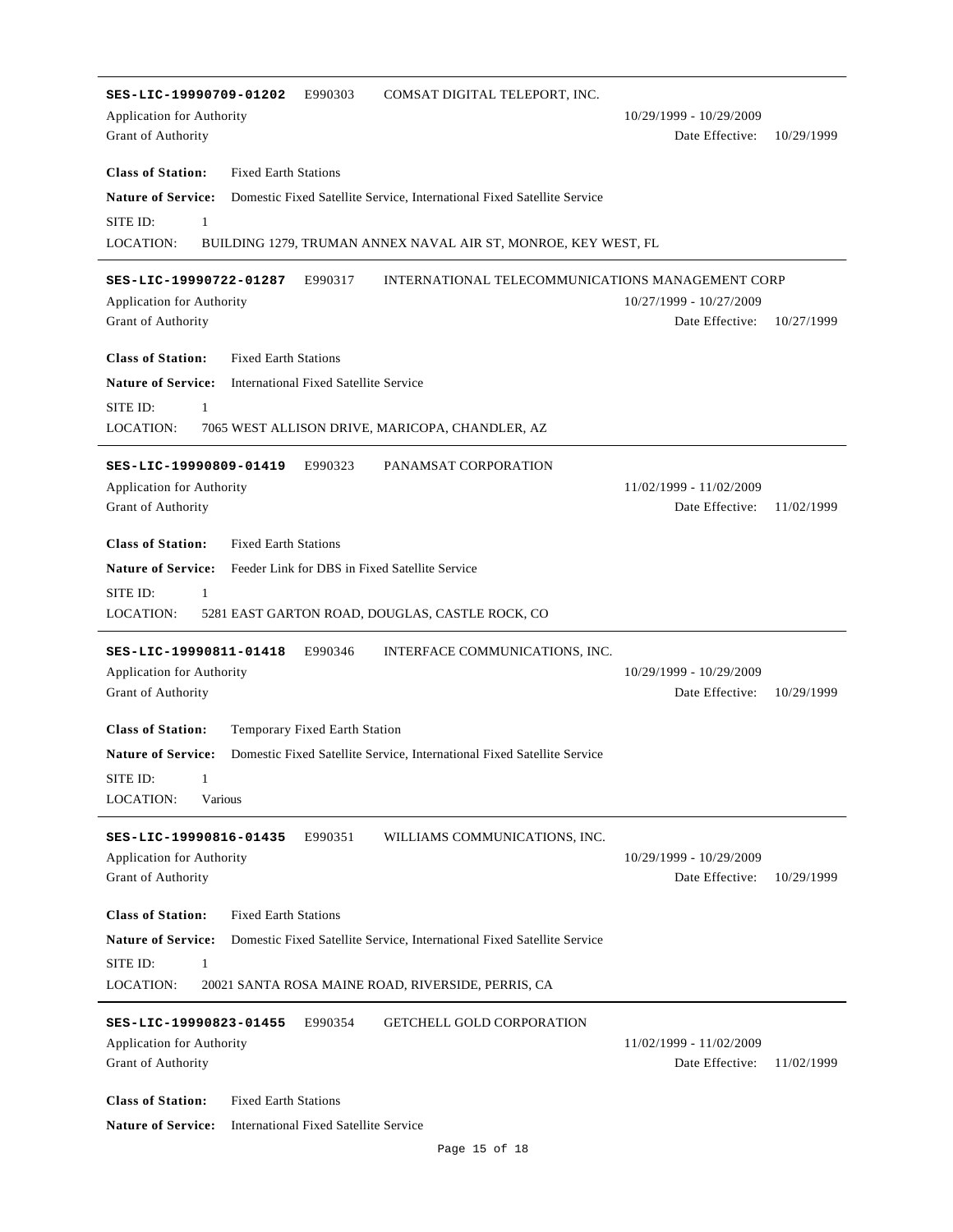| SES-LIC-19990825-01478<br>E990361<br>WJXX LICENSEE, INC.<br>Application for Authority<br>Grant of Authority | 10/27/1999 - 10/27/2009<br>Date Effective: | 10/27/1999 |
|-------------------------------------------------------------------------------------------------------------|--------------------------------------------|------------|
| <b>Class of Station:</b><br><b>Fixed Earth Stations</b>                                                     |                                            |            |
| <b>Nature of Service:</b><br>Domestic Fixed Satellite Service                                               |                                            |            |
| SITE ID:<br>1                                                                                               |                                            |            |
| LOCATION:<br>7025 A.C. SKINNER PARKWAY, (WJXX-TV), DUVAL, JACKSONVILLE, FL                                  |                                            |            |
| PN ACQUISITION, LLC<br>SES-LIC-19990830-01480<br>E990362                                                    |                                            |            |
| Application for Authority                                                                                   | 10/27/1999 - 10/27/2009                    |            |
| Grant of Authority                                                                                          | Date Effective:                            | 10/27/1999 |
| <b>Class of Station:</b><br><b>Fixed Earth Stations</b>                                                     |                                            |            |
| <b>Nature of Service:</b><br>Domestic Fixed Satellite Service                                               |                                            |            |
| SITE ID:<br>$\mathbf{1}$                                                                                    |                                            |            |
| <b>LOCATION:</b><br>7373 E. DOUBLETREE RANCH RD., #155, MARICOPA, SCOTTSDALE, AZ                            |                                            |            |
| SES-LIC-19990908-01554<br>E990392<br>CLEAR CHANNEL BROADCASTING LICENSES, INC.                              |                                            |            |
| Application for Authority                                                                                   | 11/03/1999 - 11/03/2009                    |            |
| Grant of Authority                                                                                          | Date Effective:                            | 11/03/1999 |
|                                                                                                             |                                            |            |
|                                                                                                             |                                            |            |
| <b>Class of Station:</b><br>Temporary Fixed Earth Station                                                   |                                            |            |
| Domestic Fixed Satellite Service<br><b>Nature of Service:</b>                                               |                                            |            |
| SITE ID:<br>$\mathbf{1}$<br>LOCATION:<br>11700 CENTRAL PARKWAY JACKSONVILLE, DUVAL, FL 32224, VARIOUS       |                                            |            |
|                                                                                                             |                                            |            |
| SES-MOD-19990409-00565<br>E4132<br>PANAMSAT CORPORATION                                                     | 04/04/1996 - 04/04/2006                    |            |
| Application for Modification<br>Grant of Authority                                                          | Date Effective:                            | 11/02/1999 |
|                                                                                                             |                                            |            |
| <b>Class of Station:</b><br><b>Fixed Earth Stations</b>                                                     |                                            |            |
| <b>Nature of Service:</b><br>Domestic Fixed Satellite Service                                               |                                            |            |
| SITE ID:<br>$\mathbf{1}$                                                                                    |                                            |            |
| <b>LOCATION:</b><br>33 TELEGRAPH ROAD, VENTURA, FILLMORE, CA                                                |                                            |            |
| HARRON COMMUNICATIONS CORPORATION<br>SES-MOD-19990604-01092<br>E900558                                      |                                            |            |
| Application for Modification                                                                                | 08/31/1990 - 08/31/2000                    |            |
| Grant of Authority                                                                                          | Date Effective:                            |            |
| <b>Class of Station:</b><br>Temporary Fixed Earth Station                                                   |                                            |            |
| <b>Nature of Service:</b><br>Domestic Fixed Satellite Service                                               |                                            | 11/02/1999 |
| SITE ID:<br>1                                                                                               |                                            |            |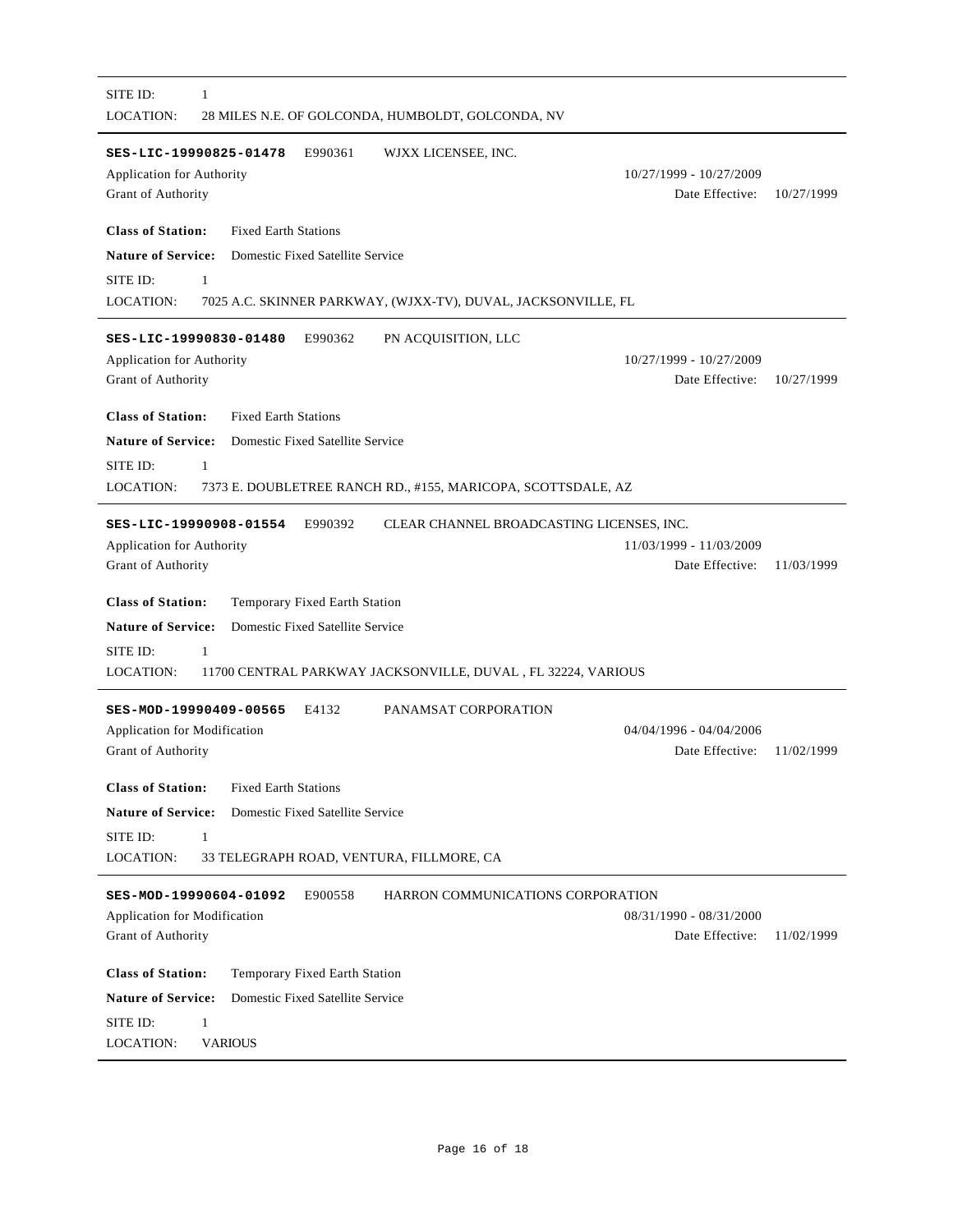| SES-MOD-19990715-01242<br>E990011<br>SPOKANE TELEVISION, INC.                                        |                                            |            |
|------------------------------------------------------------------------------------------------------|--------------------------------------------|------------|
| Application for Modification                                                                         | $02/19/1999 - 02/19/2009$                  |            |
| Grant of Authority                                                                                   | Date Effective:                            | 10/29/1999 |
|                                                                                                      |                                            |            |
| <b>Class of Station:</b><br><b>Fixed Earth Stations</b>                                              |                                            |            |
| <b>Nature of Service:</b><br>Domestic Fixed Satellite Service, International Fixed Satellite Service |                                            |            |
| SITE ID:<br>$\mathbf{1}$                                                                             |                                            |            |
| LOCATION:<br>500 WEST BOONE AVENUE, SPOKANE, WA                                                      |                                            |            |
|                                                                                                      |                                            |            |
| E6148<br>MCKIBBEN COMMUNICATIONS<br>SES-MOD-19990823-01453                                           |                                            |            |
| <b>Application for Modification</b>                                                                  | 10/07/1994 - 10/07/2004<br>Date Effective: |            |
| Grant of Authority                                                                                   |                                            | 10/29/1999 |
| <b>Class of Station:</b><br><b>Fixed Earth Stations</b>                                              |                                            |            |
| <b>Nature of Service:</b><br>Domestic Fixed Satellite Service, International Fixed Satellite Service |                                            |            |
| SITE ID:<br>$\mathbf{1}$                                                                             |                                            |            |
| LOCATION:<br>16341 FILBERT STREET, SAN FERNANDO, SYLMAR, CA                                          |                                            |            |
|                                                                                                      |                                            |            |
| SES-MOD-19990823-01454<br>E970400<br>DTH TECHCO PARTNERS                                             |                                            |            |
| Application for Modification                                                                         | $02/13/1998 - 02/13/2008$                  |            |
| Grant of Authority                                                                                   | Date Effective:                            | 11/01/1999 |
|                                                                                                      |                                            |            |
| <b>Class of Station:</b><br><b>Fixed Earth Stations</b>                                              |                                            |            |
| <b>Nature of Service:</b><br>Domestic Fixed Satellite Service, International Fixed Satellite Service |                                            |            |
| SITE ID:<br>1                                                                                        |                                            |            |
| LOCATION:<br>14801 OAK LANE, DADE, MIAMI LAKES, FL                                                   |                                            |            |
|                                                                                                      |                                            |            |
| E990160<br>MARCUS CABLE OF ALABAMA, L.L.C.<br>SES-REG-19990408-00559                                 |                                            |            |
| Registration                                                                                         | 04/08/1999 - 04/08/2009                    |            |
| Grant of Authority                                                                                   | Date Effective:                            | 10/29/1999 |
| <b>Class of Station:</b><br><b>Fixed Earth Stations</b>                                              |                                            |            |
| Nature of Service: Domestic Fixed Satellite Service                                                  |                                            |            |
| SITE ID:<br>1                                                                                        |                                            |            |
| LOCATION:<br>PETERSON AVENUE, CHILTON, THORSBY, AL                                                   |                                            |            |
|                                                                                                      |                                            |            |
| E990161<br>MARCUS CABLE OF ALABAMA, L.L.C.<br>SES-REG-19990408-00561                                 |                                            |            |
| Registration                                                                                         | 04/08/1999 - 04/08/2009                    |            |
| Grant of Authority                                                                                   | Date Effective:                            | 10/29/1999 |
|                                                                                                      |                                            |            |
| <b>Class of Station:</b><br><b>Fixed Earth Stations</b>                                              |                                            |            |
| <b>Nature of Service:</b><br>Domestic Fixed Satellite Service                                        |                                            |            |
| SITE ID:<br>1                                                                                        |                                            |            |
| <b>LOCATION:</b><br>HIGHWAY 219, BIBB, CENTREVILLE, AL                                               |                                            |            |
| E890835<br>CABLE NEWS NETWORK INC.<br>SES-RWL-19990928-01764                                         |                                            |            |
| Renewal                                                                                              | 10/06/1999 - 10/06/2009                    |            |
| Grant of Authority                                                                                   | Date Effective:                            | 10/27/1999 |
|                                                                                                      |                                            |            |
| <b>Class of Station:</b><br>Temporary Fixed Earth Station                                            |                                            |            |
| <b>Nature of Service:</b><br>Domestic Fixed Satellite Service                                        |                                            |            |
|                                                                                                      |                                            |            |